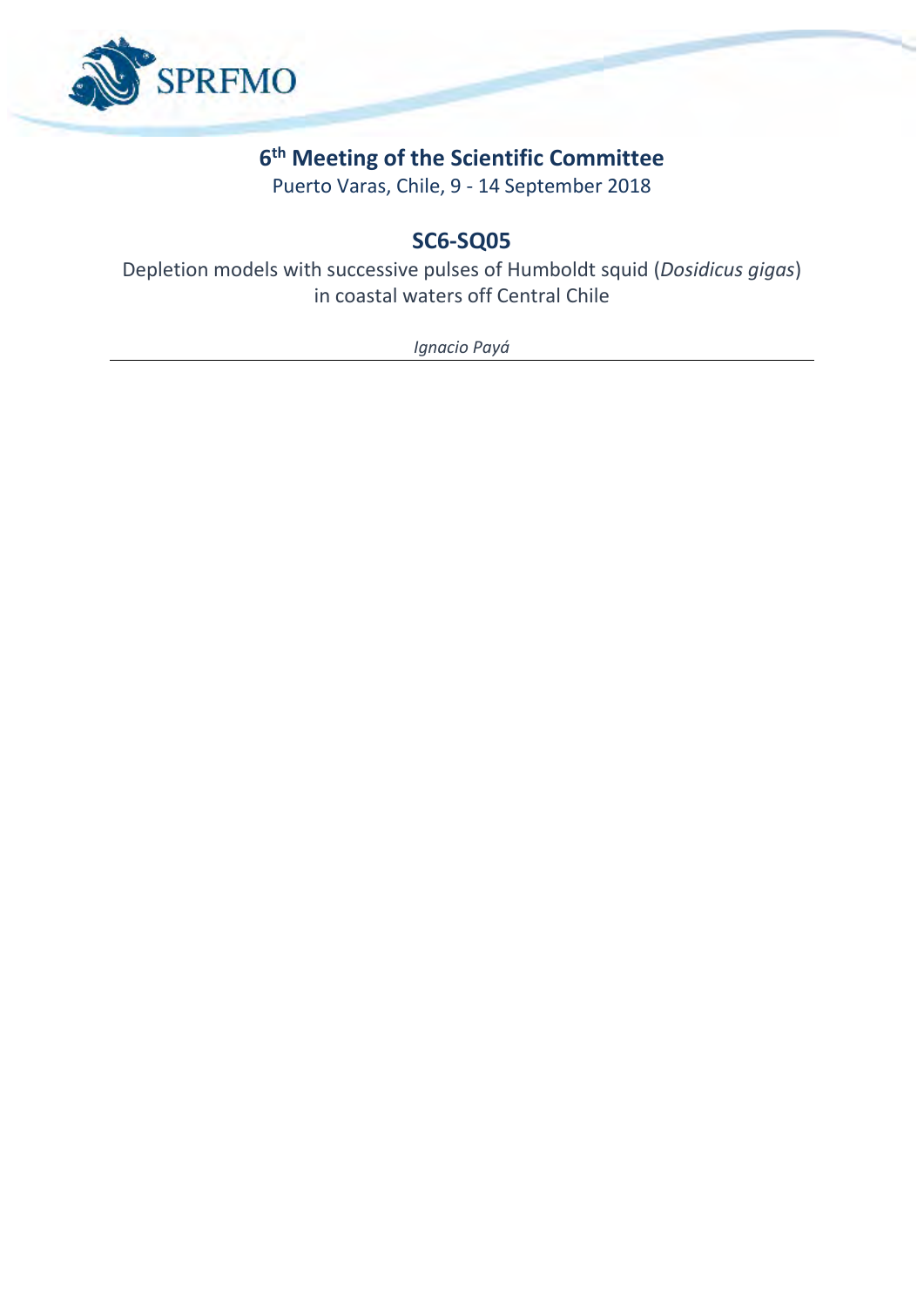## Depletion models with successive pulses of Humboldt squid (*Dosidicus*

## *gigas*) in coastal waters off Central Chile.

## Ignacio Payá C.

Instituto de Fomento Pesquero (Fisheries Development Institute). Chile.

### **Summary**

Due to its short life span, squid stocks are often assessed with intra-annual depletion models. However, there were no descriptions about this type of depletion processes in Chile. Therefore, frequency at length of the mantle and fishing yields were analyzed during weeks. A general migration pattern with the arrival of squids in November and their migration in October next year was identified. This pattern showed variations including the sequential arrival of two or three squid pulses before the migration of the cohort in October. Therefore, a weekly depletion model was implemented and programmed in AdModel Builder. It was fitted to the relative index of abundance generated by the CPUE standardization from artisanal boats. The model included a prior distribution of the natural mortality with a mean at 1.5 and known standard deviation. The model was adjusted separately for 2014, 2015, and 2016, and generated natural mortality estimates between 0.5 and 0.72. The biomass level varied between 350-400 thousand t, in 2015 and 2016, and 1.8 million t in 2014. Estimation of potential biomass (without fishing) at the end of the depletion period allowed to estimate biomass escapement percentages around 56 to 94%, which were higher than the 40% of escapement recommended to maintain the sustainability of a stock. However, it is likely that squids that can escape from the catch in Chile are captured in spawning areas in the EEZ of Peru and close to them but in the SPRFMO area. Also, squid that recruit to Chile are large individuals that have escape the fishing in the SPRFMO area and in EEZ of Peru. Therefore, it is proposed to integrate all the Information at a regional level and to develop a scheme of intra-annual stock assessment through depletion models.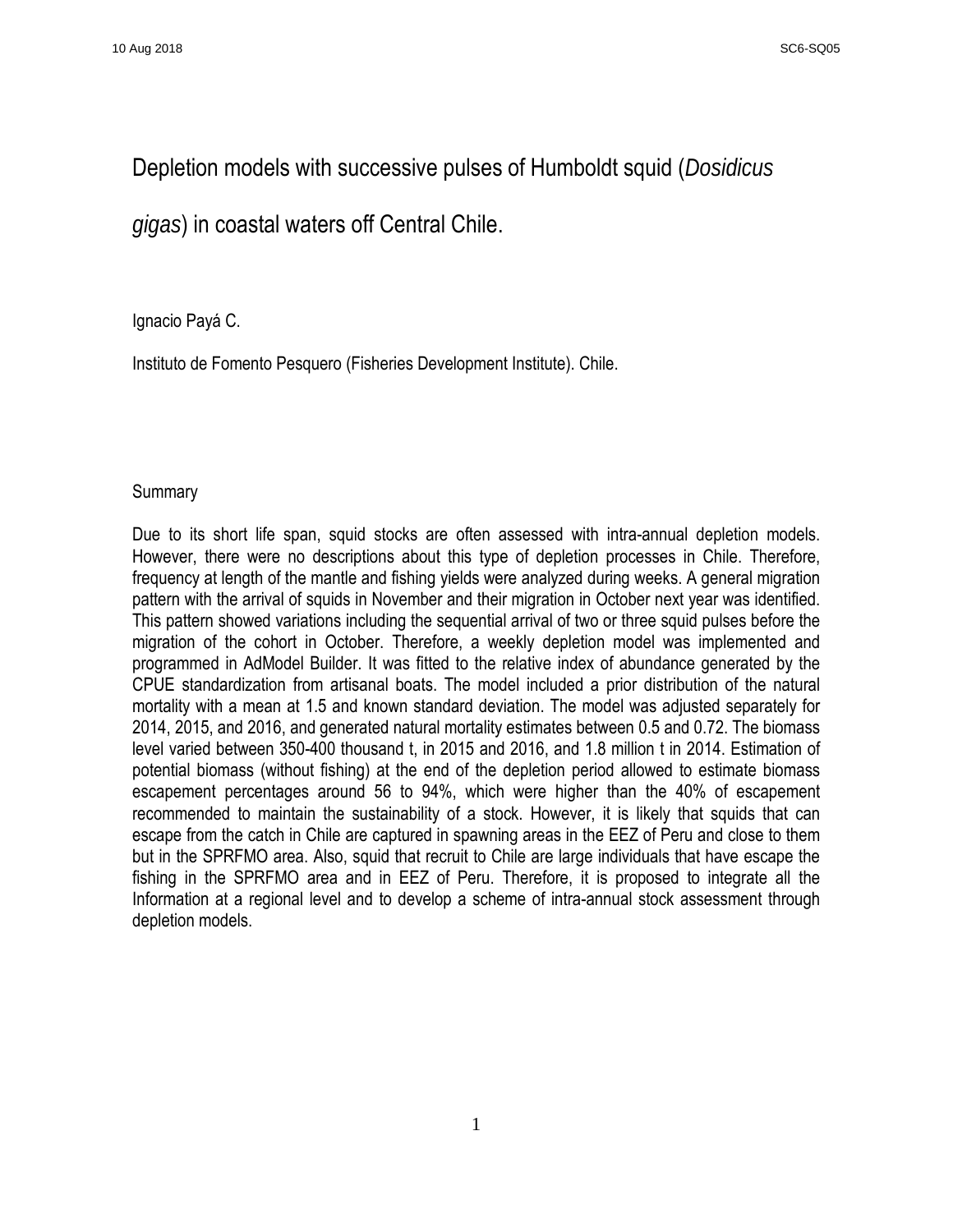## **Contents**

| 3 <sup>1</sup> |     |  |
|----------------|-----|--|
|                | 3.1 |  |
|                | 3.2 |  |
|                | 3.3 |  |
| $\overline{4}$ |     |  |
|                |     |  |

## <span id="page-2-0"></span>1. INTRODUCTION

Squid landings used to be very low in Chile. However, they increased significantly from 2004 reaching 296 thousand tons in 2005. After that they decreased and have been fluctuating around 150 thousand tons (Figure 1). The first annual catch quota was established in 180 thousand tons for 2012 and it was based on a precautionary approach and the historical average of the catches. In 2013, this quota was increased to 200 thousand tons and has been kept constant since then. From 2014, 80% of the catch quota is allocated to the small-scale fleet and 20% to the industrial fleet. Annual landings have not reached the catch quotas in any of the years. Industrial fleet has reached its quota share but artisanal fishermen did not.



Figure 1. Total landings per sector and global catch quota.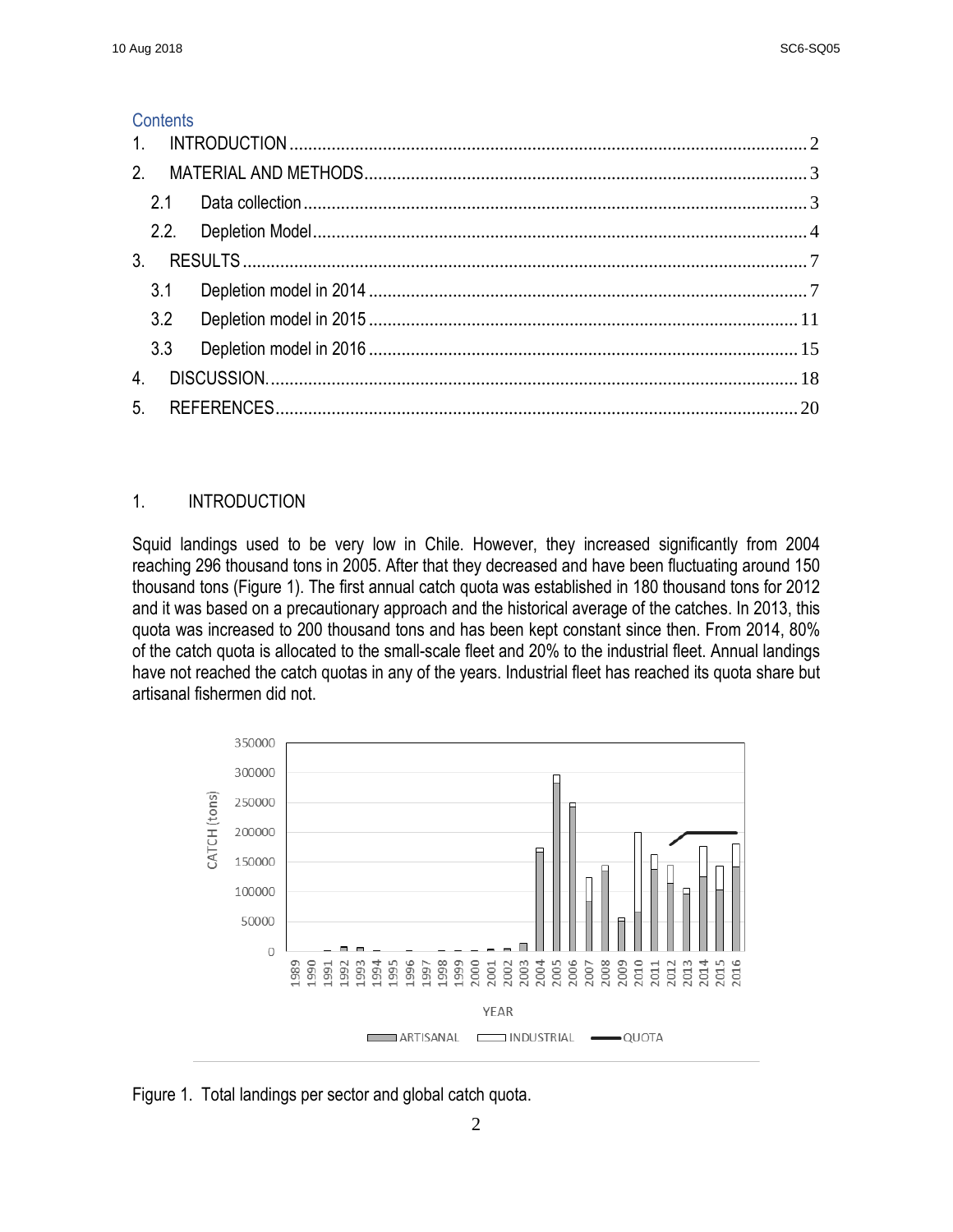Zúñiga et al. (2008) found a regular seasonal pattern in the catches from 2002 to 2005, and postulated the existence of two cohorts in a year. Payá **et al.** (2015) found that large squids (>60 cm ML) enter the Chilean coastal area and remains there until October of the next year. His hypothesis was based on the analysis of the modal progression of mantle sizes and on the modeling of monthly variation of relative abundance (standardized cpue).

In 2015, Payá (2016) implemented and applied the intra-annual depletion model on a weekly scale and with two recruitment pulses to the squid Chilean fishery. This model was similar to the model that Payá (2007a) introduced in the Falkland Islands-Malvinas squid (Loligo) stock assessment and that it still in use to manage this fishery.

This contribution summarizes the experiences of applying the depletion model with pulses (Payá 2007a) to the squid fishery in Chile from 2014 to 2016.

## <span id="page-3-0"></span>2. MATERIAL AND METHODS

## <span id="page-3-1"></span>*2.1 Data collection*

**Data**

Fishery statistics of the small-scale fleet per boat and fishing trip are collected by the National Fisheries and Aquaculture Service (SERNAPESCA). Industrial catches come from fishing logbooks that the industrial fleet reports to SERNAPESCA.

Mantle length-frequency data and individual weights per week and per fishery type are sampled by IFOP's scientific observers in small-scale landing centers and onboard industrial vessels.

## **Weekly index of abundance**

Since stock assessments have been conducted following an annual stock assessment and management cycle, depletion models have been applied annually and independently (Payá 2015 a 2017).

The index of abundance is based on catch rates of small-scale vessels because of the following reasons: a) small-scale catches cover most of the annual quota (80% of catch quota); b) small-scale catches are carried out throughout the year, while industrial catches are conducted during the first quarter of the year; and c) small-scale catches come from three regions that cover from 29° to 38°S, while industrial catches come from a reduced area around 36°S.

For each year separately, CPUE intra-annual variability models were fit. The CPUE were the tons catch per fishing trip (t/vcp). The models included week and region as fixed effects and overall length boat as continued covariate. The response variable was transformed through logarithm to stabilize variance, thus defining identity as the link function.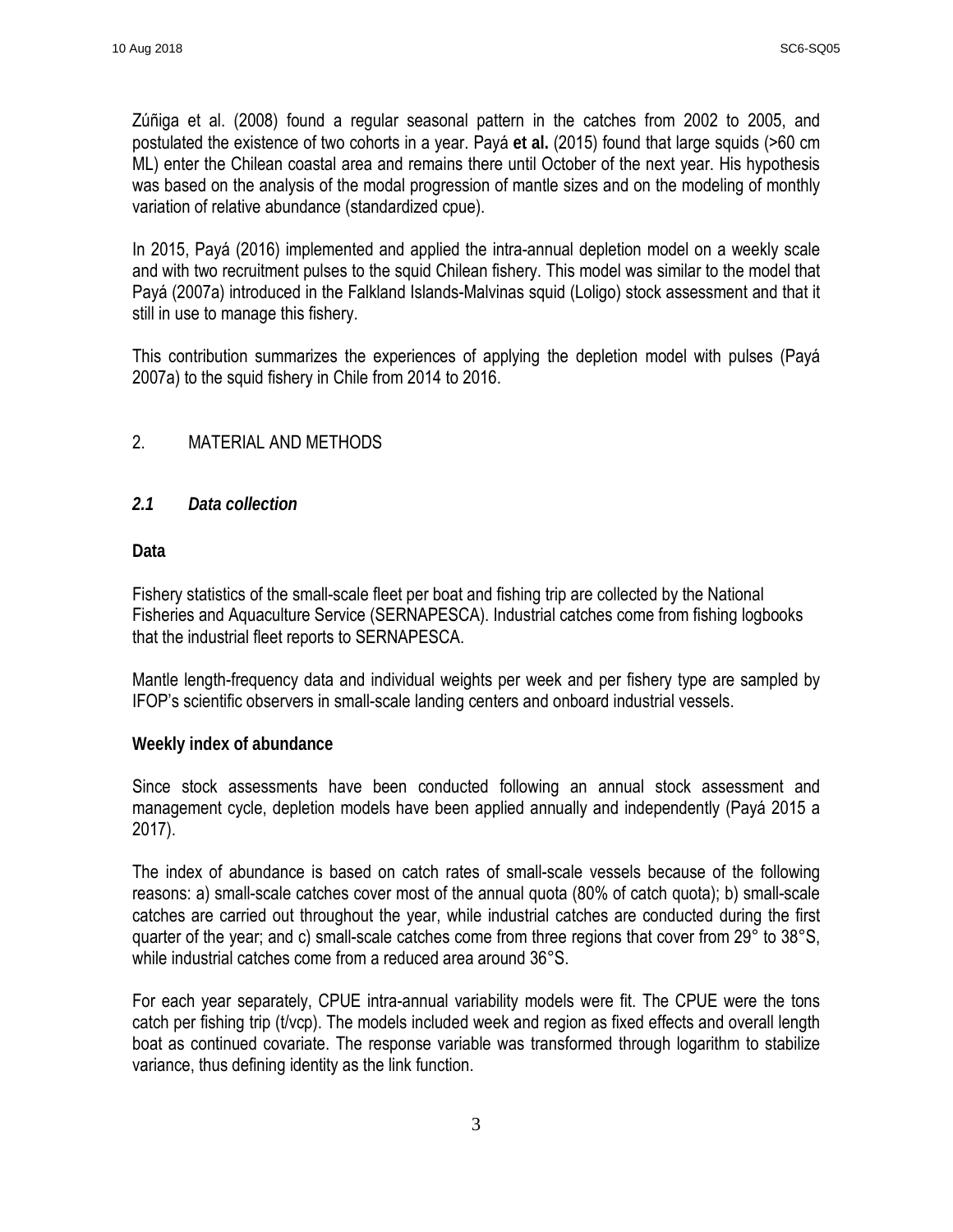$$
\eta_{i,j,k} = \alpha + \sum_{h} \beta_h T_{h,i,j,k} + \sum_{q} \gamma_k S_{q,i,j,k} + \phi L_i + \varepsilon_{i,j,k}
$$

where, *i* stands for vessel, *j* week, *k* region, and *L* vessel's length*.* **T** is a matrix of *n* x *h* that represents the week's predictors, **S** is a matrix of *n* x *q* that represents predictors in relation to the region,  $\phi$  is the length's coefficient, and {α, β, γ, Φ}=  $\Theta$ , are the model's coefficients to be estimated, and  $\varepsilon$  are the random errors normally distributed with a mean of zero.

#### **Length to weight relationship**

The whole individual weight (*W*) to mantle length (*ML*) model was fit to samples of combined sexes. The variables were transformed through logarithm to linearize the potential model between the whole weight and the mantle length, and to stabilize the variance. The identity was defined as the link function. Exploratory variables included the year and the log continuous variable (*ML*) (logarithm of mantle length). According to these specifications, the model of log(W) on the scale of the linear predictor  $n$  was:

$$
\eta_{i,j} = \alpha + \sum_{h} \beta_h T_{h,ijk} + \phi \ln(M L_i) + \varepsilon_{i,j}
$$

where, *i* represents the individual, and *j* the year*.* **T** is a matrix of *n* x *h* that represents the year's predictors,  $\phi$  is the coefficient of the mantle's length logarithm,  $\{\alpha, \beta, \phi\} = \theta$  are the coefficients of the model to be estimated, and  $\varepsilon$  are the random errors normally distributed with a mean of zero.

Estimation of model parameters was conducted through generalized linear models (Nelder y Wedderburn 1972). The selection of the best model was based on the lowest AIC value (Akaike Information Criterium, Akaike 1973).

Statistical analyses were conducted with *R* (R Development Core Team 2009), using *nlme* package.

#### <span id="page-4-0"></span>*2.2. Depletion Model*

#### **Depletion model with a single squid group**

The main assumption to apply this model is that there is a homogeneous group of squid that, when captured, show a depletion of their relative abundance. The depletion model was adjusted following the formulation of depletion models used for Falkland Islands - Islas Malvinas *Loligo* squid assessment (Rosemberg *et al.* 1990 and Payá 2007b). The decrease of the abundance during a fishing season is modeled as follows:

$$
N_{t+1} = [(N_t e^{-0.5M/52}) - C_t]e^{-0.5M/52}
$$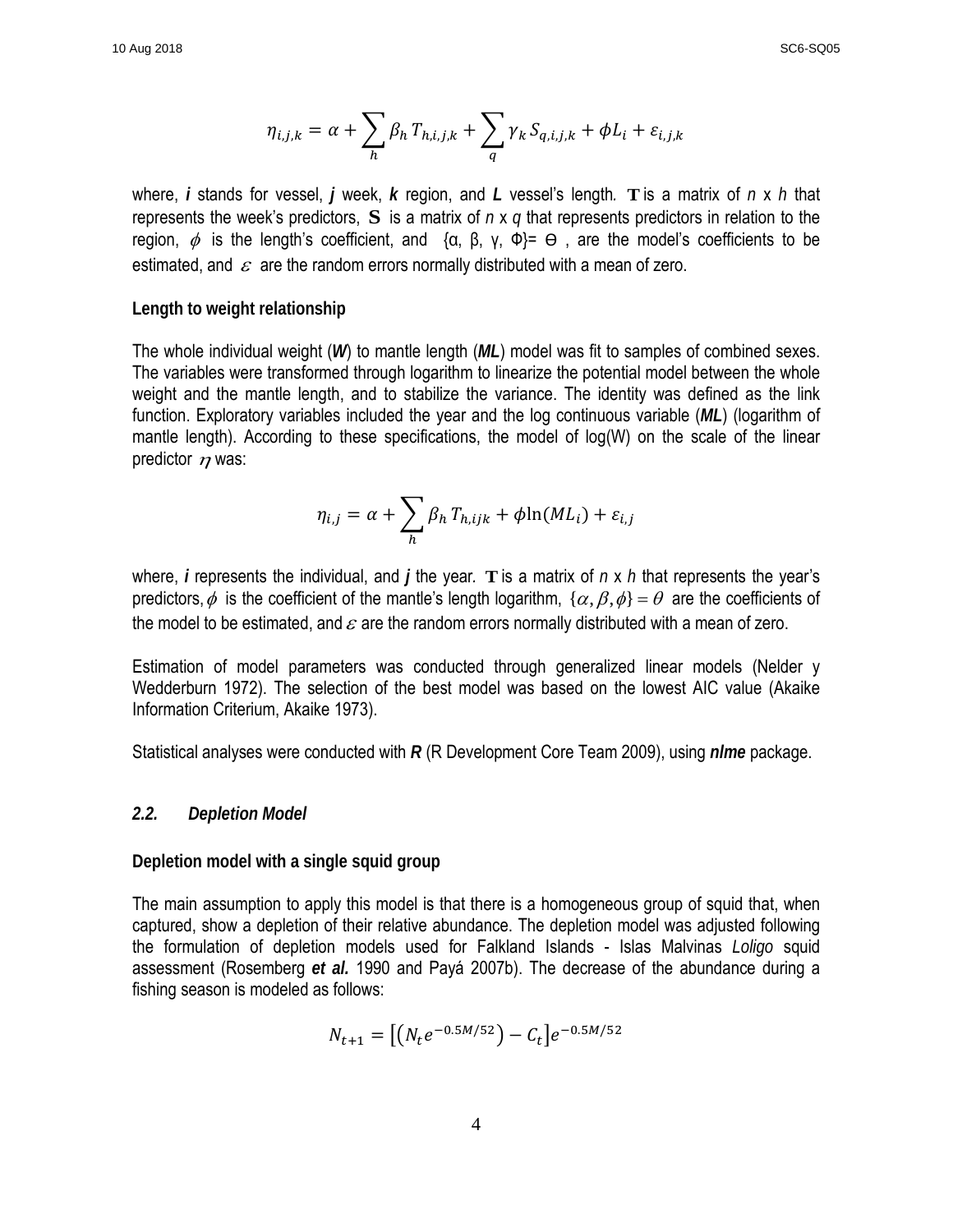where *t* represents the time interval (weeks), *N* the abundance in number of individuals, *M* is natural mortality and *C* the catch in number of individuals. Considering a total of 52 weeks a year, mortality within a week is **M**/52. Catch in number of individuals was estimated as follows:

$$
C_t = \frac{Y_t}{\overline{W}_t}
$$

where Y is the total squid landing in the country that includes both industrial and small-scale fleets.

The mean weight,  $\overline{W}$  was calculated as:

$$
\overline{W_t} = \frac{\sum_1^{nl} f_{l,t} a l_{l,t}}{\sum_1^{nl} f_{l,t}}
$$

where *f* is the frequency at length of the mantle *l* is the week *t* and *a* and *b* are the parameters of the size-weight ratio. The final average weight was obtained as the average of weights per small-scale and industrial fleet weighed by the catch of each fleet.

Biomass per interval was obtained multiplying abundance by the mean weight.

$$
B_t = N_t \overline{W}_t
$$

The model predicts the abundance index,  $\ddot{I}$ , as:

$$
\hat{I}_t = N_t q
$$

where *q* is the catchability coefficient.

The observed abundance index, *I*, was calculated as:

$$
I_t = \frac{CPUE^s}{W_t}
$$

where CPUE<sup>s</sup> is the standardized CPUE (tons by fishing trip) and  $\overline{W}$  is the mean weight.

The model was fitted to the data by maximizing the likelihood of the data, assuming a lognormal distribution:

$$
L_d = -0.5nln(2\pi) - \sum_{t = tini}^{tfin} \ln(\sigma) - 0.5 \sum_{t = ini}^{tfin} \left(\frac{\ln(I_t) - \ln(\hat{I}_t)}{\sigma}\right)^2
$$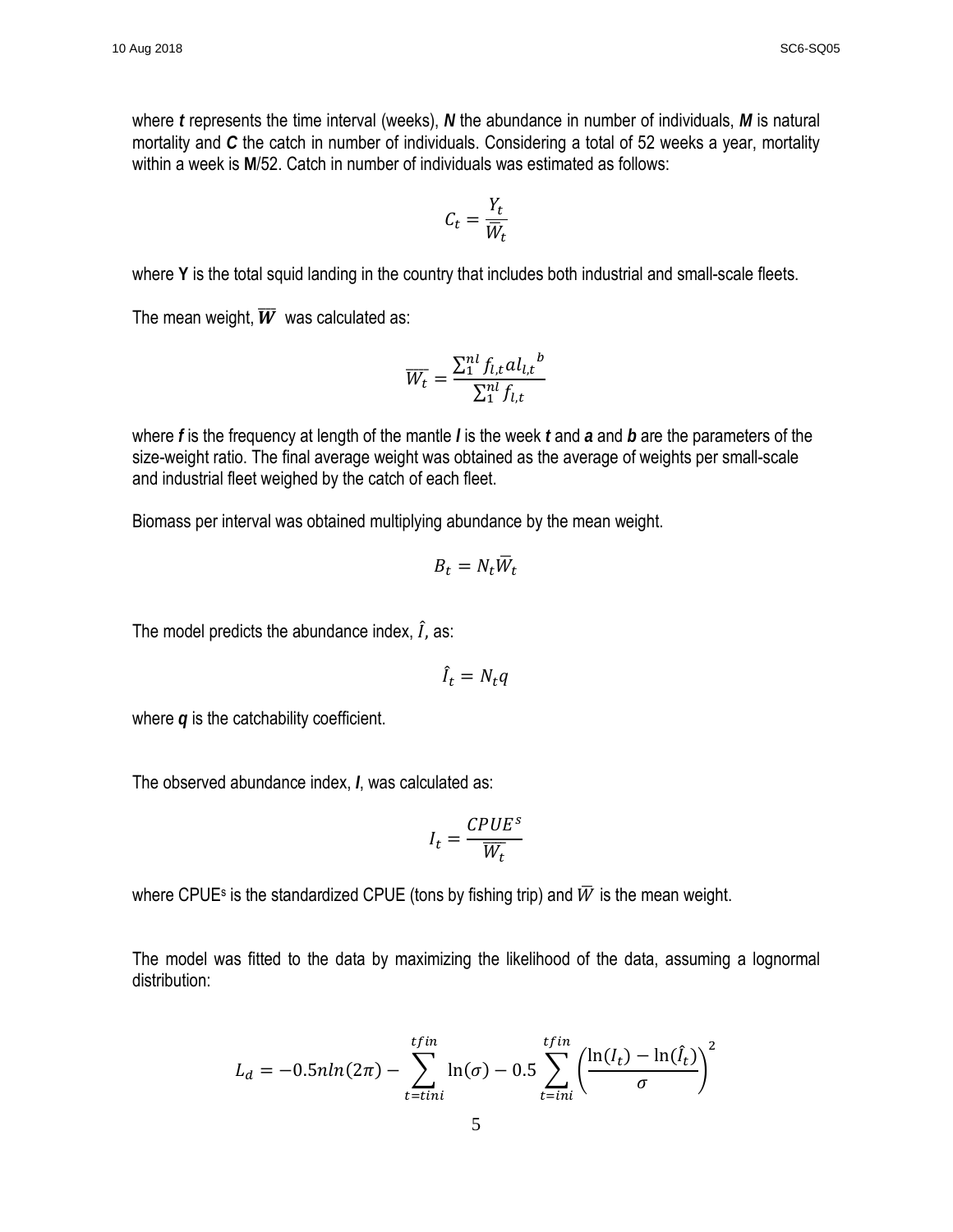where *I* is the observed abundance index, *I* the estimated abundance index, *tini* the initial week, *tfin* the final week. There are two cohorts in a year, the first one that arrived in November of the previous year and leaves the area in October of the current year, and the second one that arrives in November of the current year (Payá *et al.* 2014a). The starting and final weeks of the depletion event was defined based on CPUE depletion and mean weight increase.

Because of the uncertainty of natural mortality value, a prior distribution for this parameter was also included in the model:

$$
L_{prior} = -0.5nln(2\pi) - \ln(\sigma_M) - 0.5\left(\frac{\ln(M_{prior}) - \ln(M)}{\sigma_M}\right)^2
$$

where M\_p and  $\sigma_M$  are the mean and standard deviation. Three cases were analyzed: 1) M\_p was set at 1.5 based on Payá *et al.* (2014) and  $\sigma_M$  = 0.1; 2) M fixed at 1.0; 3) M fixed at 1.5.

The total likelihood was:

$$
L_{tot} = L_{data} + L_{prior}
$$

In order to estimate the potential biomass percentage that escapes in the week **tfin**, potential biomass that would have existed without fishing was calculated,  $PB_{tfin}$ :

$$
PB_{tfin} = N_{tini}e^{-(tfin-tini)M/52}W_{tfin}
$$

, and the escape percentage, escapement, in **tfin** as follows:

$$
Escapement_{tfin} = \frac{B_{tfin}}{PB_{tfin}} 100
$$

The model was programmed by Payá (2015 and 2016) in AdModel Builder (Fournier *et al.* 2012) and called CHUSMODEL based on **C**hilean **HU**mboldt **S**quid Depletion **Model** (see details in ANNEX). Uncertainties were calculated using standard deviations of the estimated parameters from the Hessian Matrix.

**Depletion model with successive pulses**

This modification of the model includes the sequential arrival of squid groups or pulses. This type of model of several pulses was developed and applied for the first time on the Falkland/Malvinas *Loligo*  squid by Payá (2007b), who also identified the groups in the light of the changes of the mean weights, since individuals of a same group must grow, so if the mean weight is maintained or reduced, it means that a new group entered. This group identification criterion is still currently applied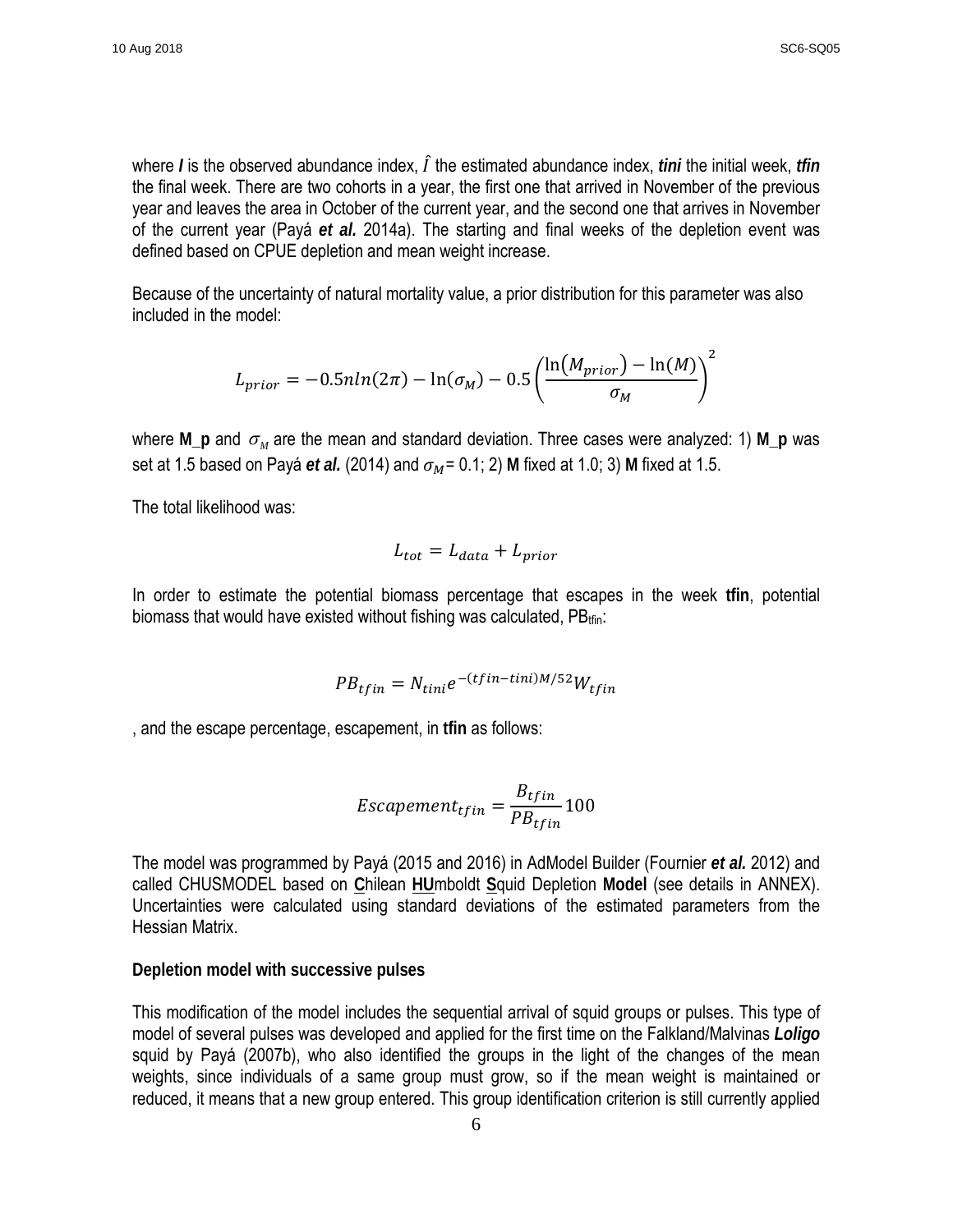and has been related to environmental variables by Winter and Arkhipkin (2015). Modeling by groups or pulses is still used and has been subsequently called as disturbances of the depletion process (Roa-Ureta, 2012). The basic idea is that during the week the arrival of a new group of squid is identified, the parameter Nini<sub>ng</sub> is added, corresponding to the abundance of this new group (ng), modifying the equation of that week in particular.

$$
N_{t+1} = [((\text{Nini}_{ng} + N_t)e^{-0.5M/52}) - C_t]e^{-0.5M/52}
$$

The main assumption is that all squid groups have the same catchability, which is supported by the index of abundance comes from a standardized CPUE in which the area and length effects have been excluded. The rest of the model variables such as the adjustment to the data is done like in the model with a single group of squid.

## <span id="page-7-0"></span>3. RESULTS

#### <span id="page-7-1"></span>*3.1 Depletion model in 2014*

The beginning of the depletion was established in week 5 based on the start of the CPUE drop (**Figure 2**). The entry of the second pulse was established in week 27, with the CPUE increase and weight drop. The end of the second pulse depletion was established in week 35 with the entry of a new squid group of a smaller size that did not show depletion but a continuous CPUE increase.



Figure 2. Weekly variation of the index of abundance (CPUE) and the individual weight, in 2014. The model fitted well to the data, without any trend in residuals through estimates (**Figure 3**). Biomass was estimated in 1,9 million tons in week 35 (**Figure 4**).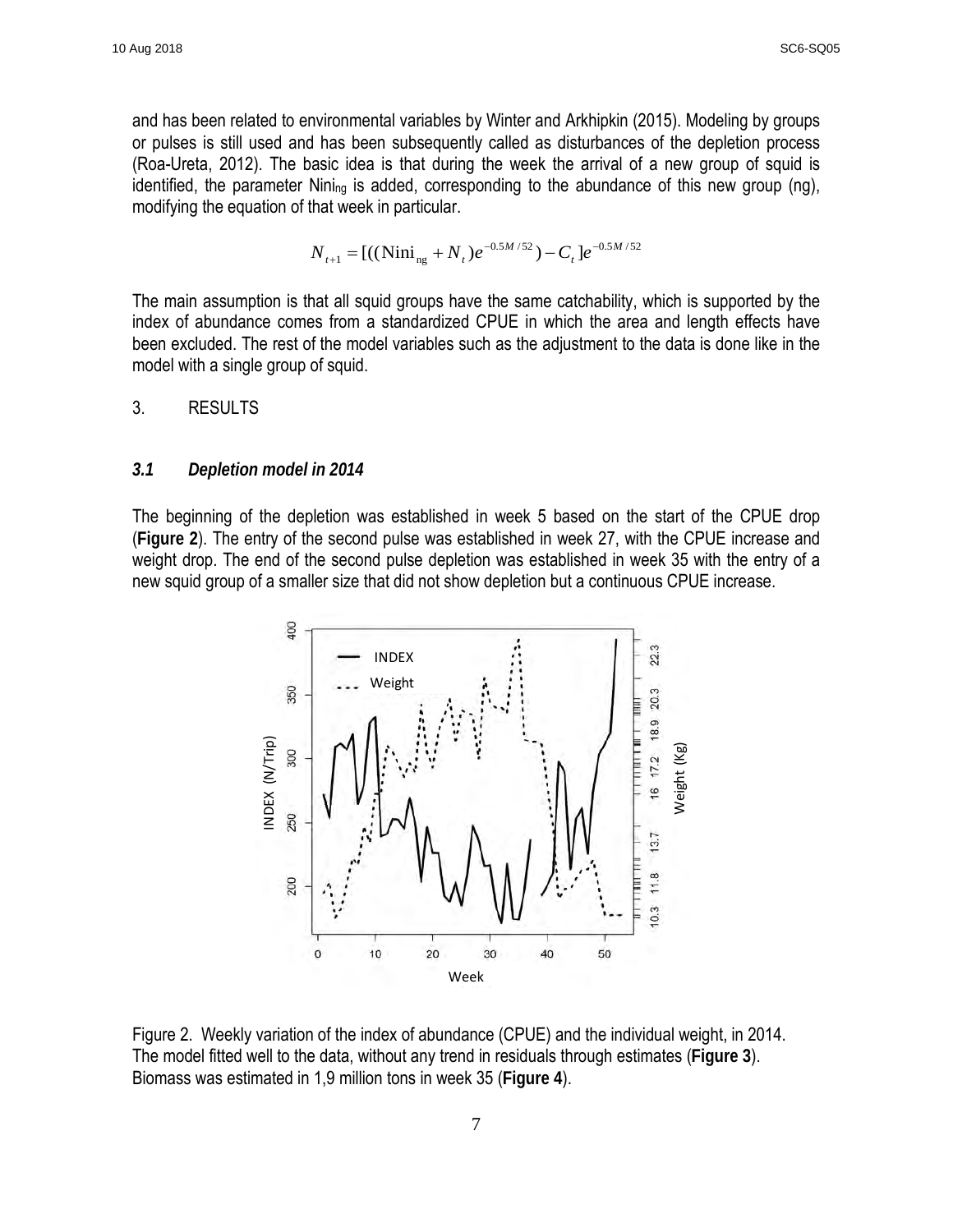

Figure 3. Fits of depletion model to abundance index (up) and its residuals (down). 2014.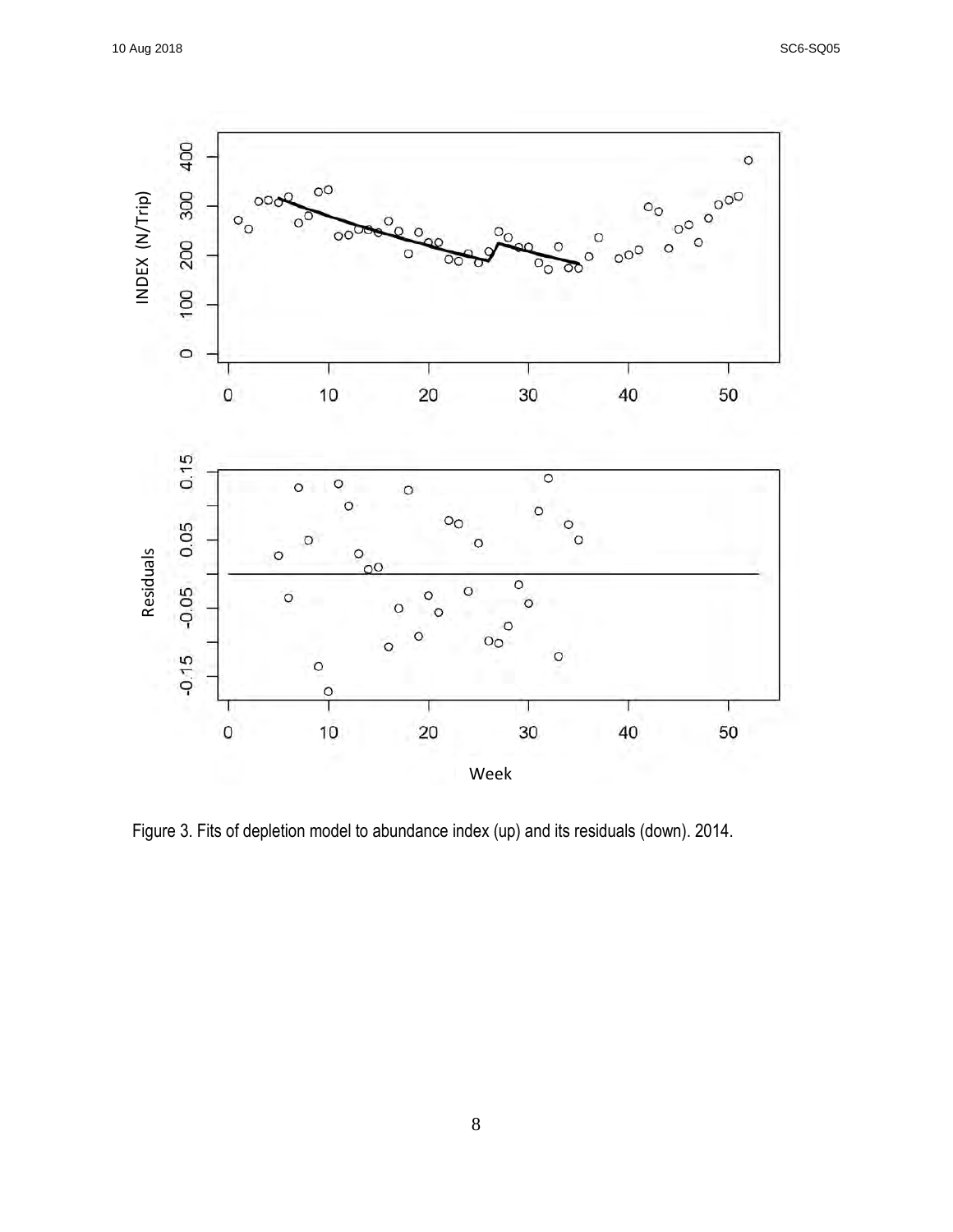

Figure 4. Biomasses, mode with lower and upper limits at 95% of confidence. 2014.

Catch of 144 thousand tons in 2014, would have allowed the escapement of 95% of the potential biomass in week 35 (**Figure 5**). Considering 40% of the potential biomass, as a desired escapement criterion, the catch quota of 200 thousand tons allowed to widely surpass this recommended escapement level.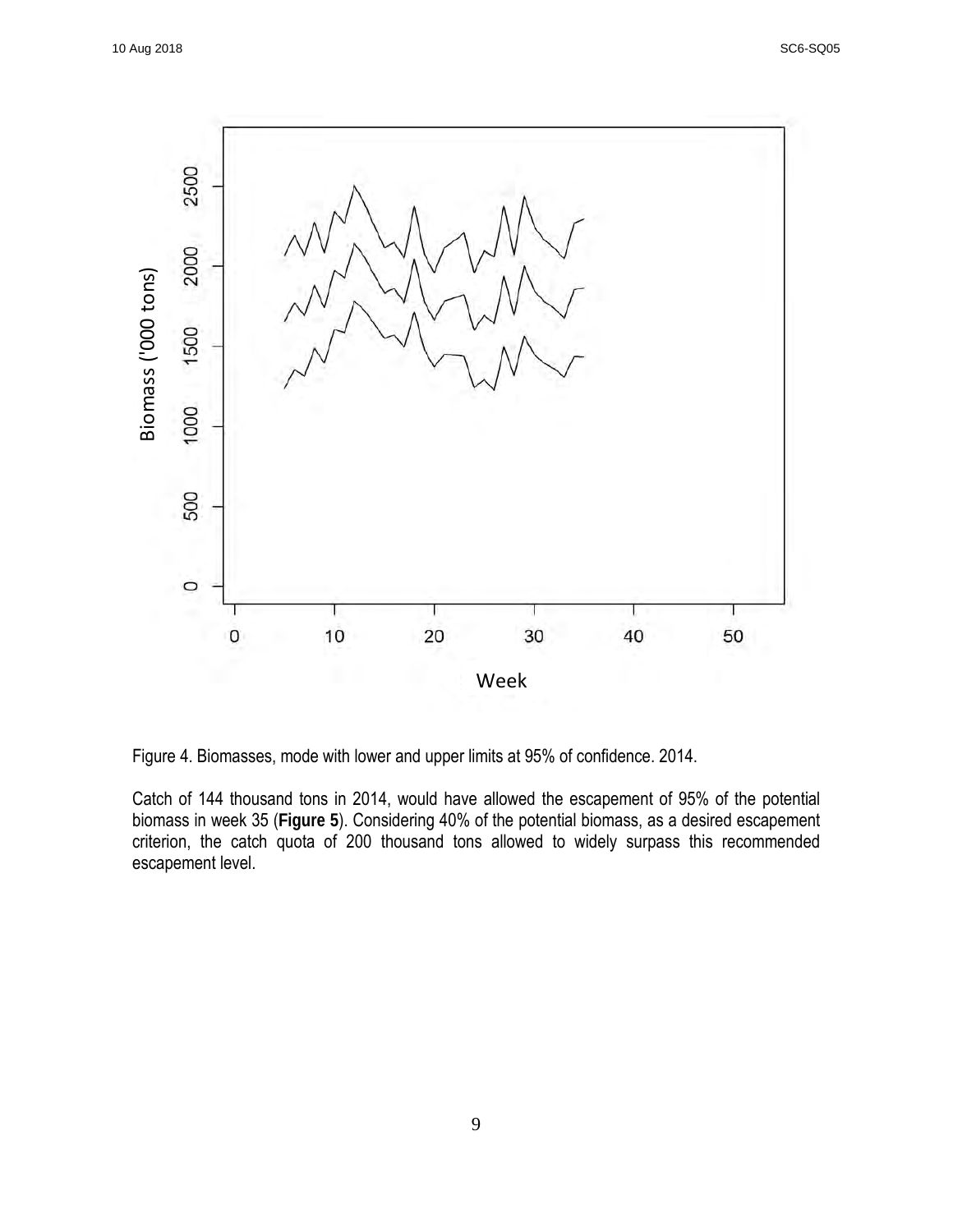

Figure 5. Surviving biomass to fishing and potential biomass that would have existed without fishing. The escapement or survival percentage in relation to biomass and potential biomass in week 35 is indicated. 2014.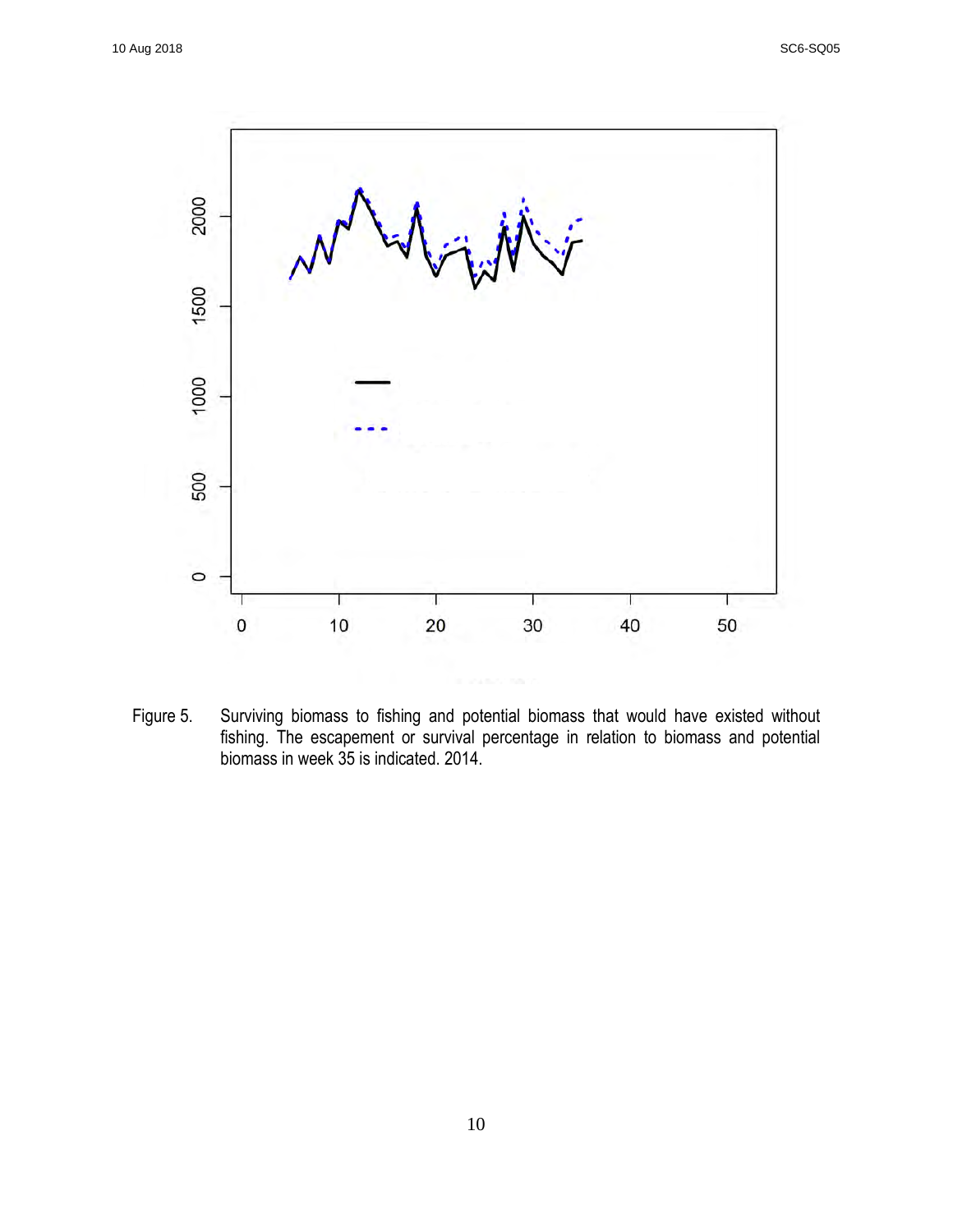### <span id="page-11-0"></span>*3.2 Depletion model in 2015*

Based on the changes in the mean weights and abundance index, three pulses or squid groups were identified. The first was present from the beginning of the year; the second arrived in week 8; and the third arrived in week 19 and remained until week 31. From week 32, new squid groups enter with lower mean weights and falling (**Figure 6**).



Figure 6. Identification of the arrival of different squid groups during the year, based on the mean weight variation (points) and abundance index (line). 2015.

The model adjusted well to the 2015 data (Figure 7).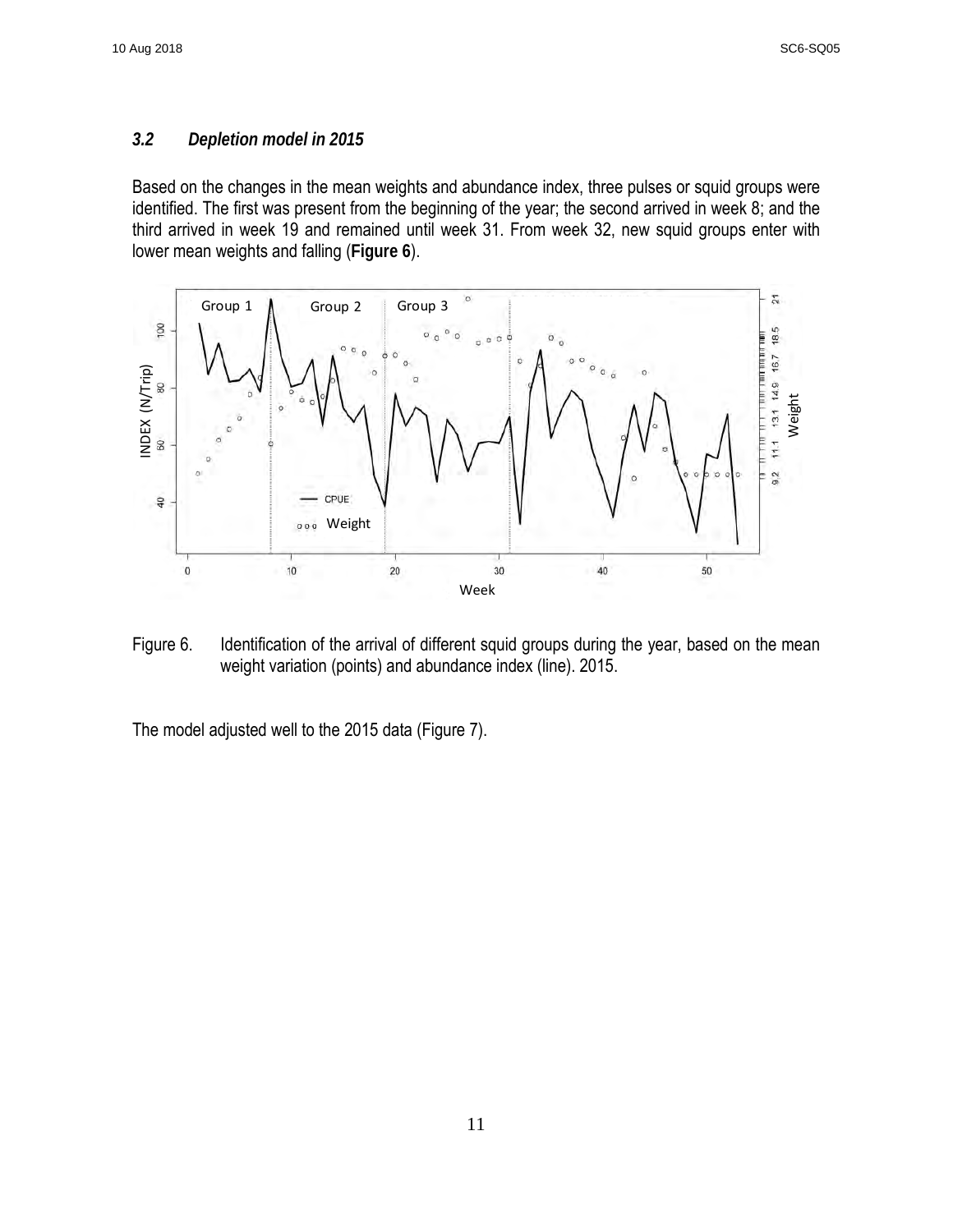

Figure 7. Fits of depletion model with three groups to the CPUE (up) and its residuals (down). 2015.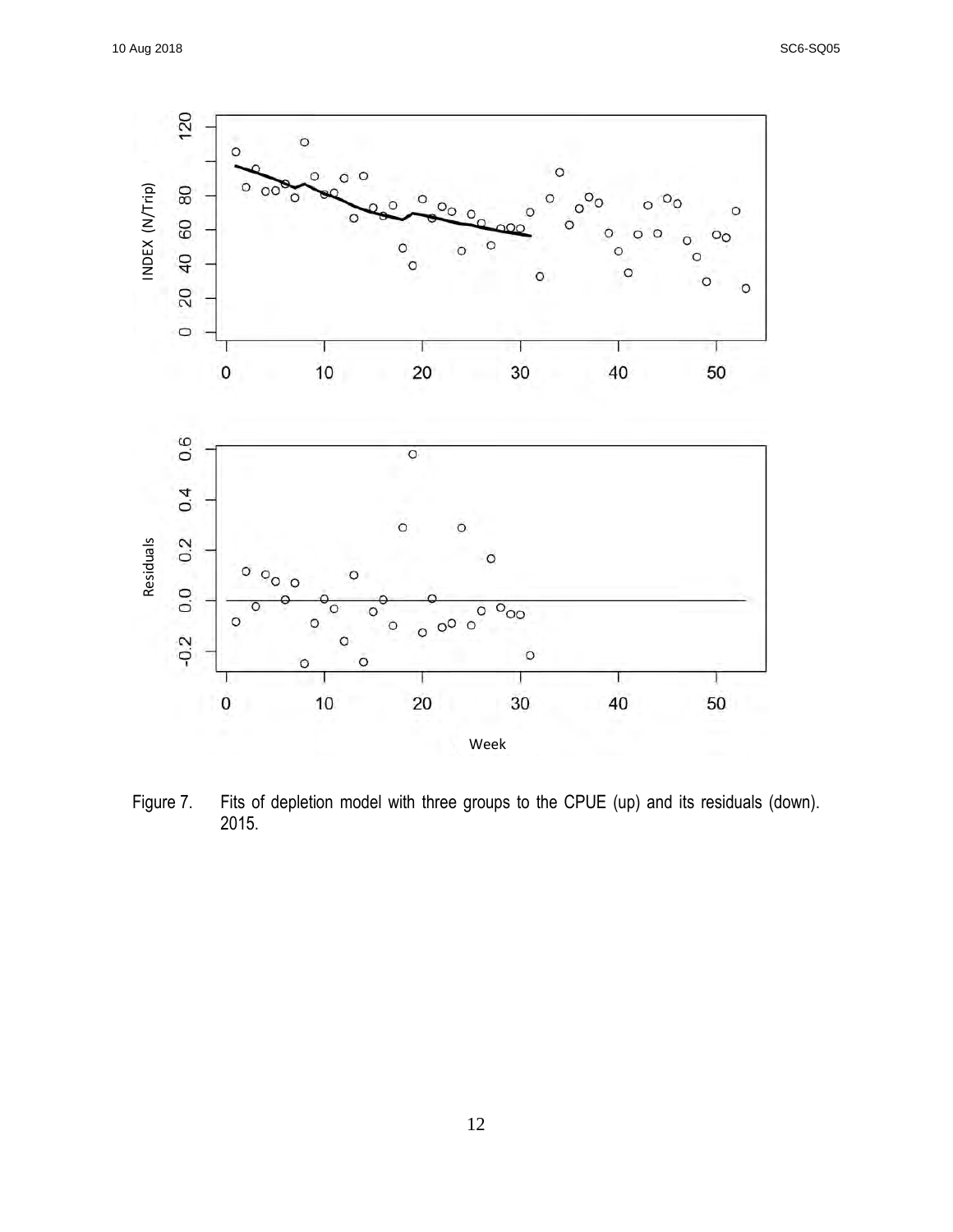The depletion model with three groups estimated M equals to 0.5 and a relatively stable biomass during the weeks, since the decrease of abundance in number was compensated by the rapid growth in weight (**Figure 8**). Escapement in biomass was estimated at 70% (**Figure 9**).



Figure 8. Biomasses, mode with lower and upper limits at 95% of confidence, estimated with the depletion model with three squid groups. 2015.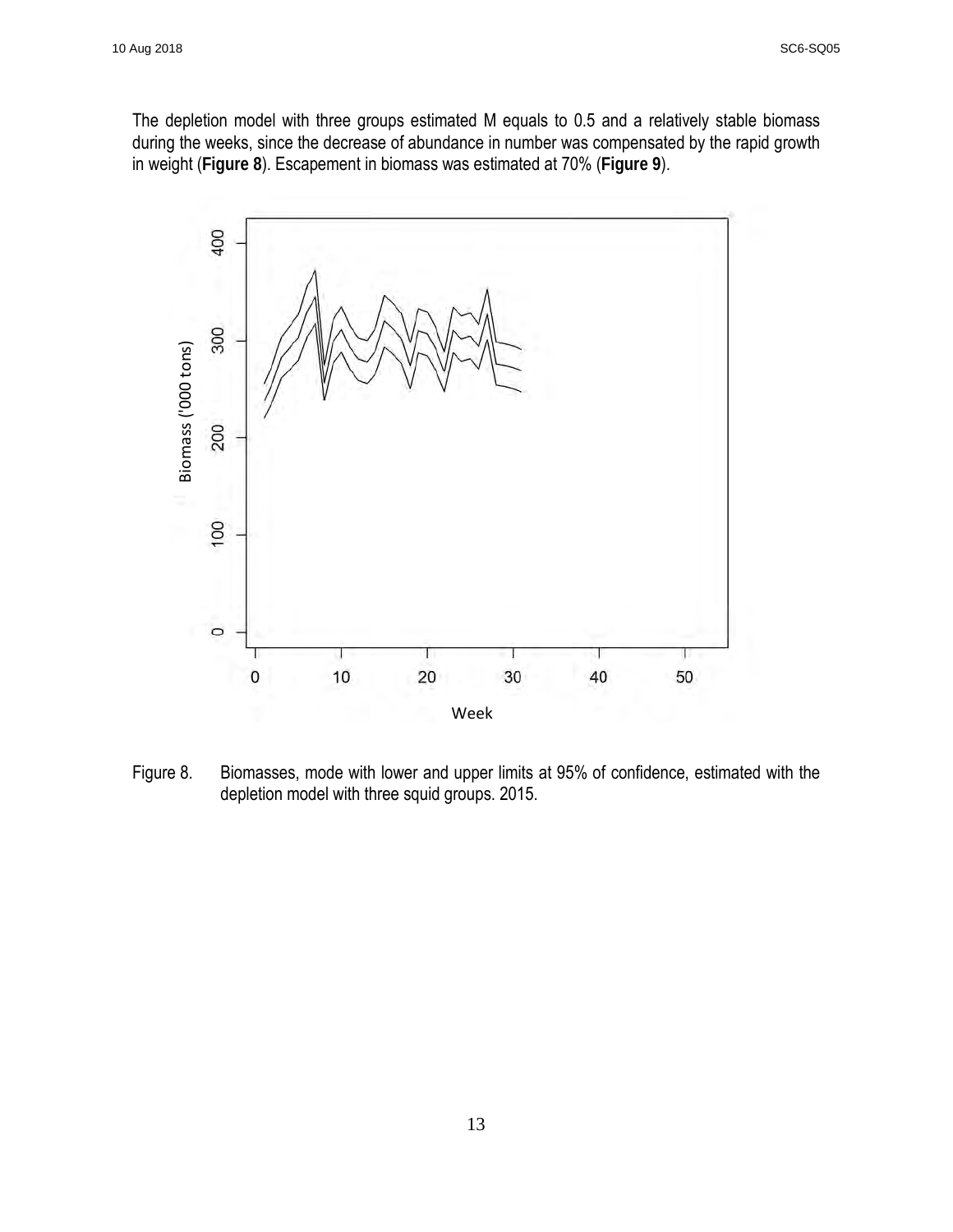

Figura 9. Potential biomass and biomasses with fishing. Depletion model with three squid groups. 2015.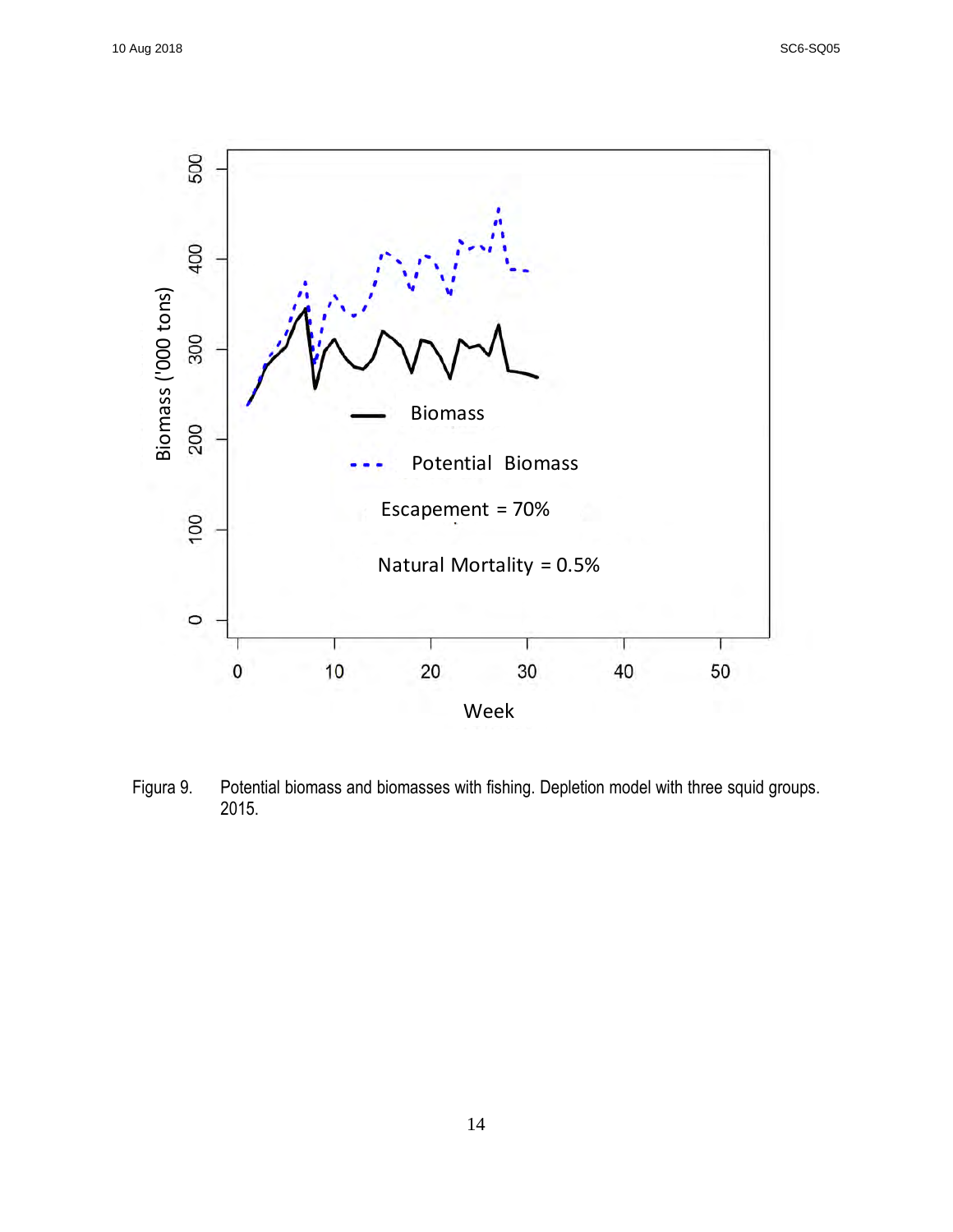### <span id="page-15-0"></span>*3.3 Depletion model in 2016*

Three pulses or squid groups were identified. The first group was present from the beginning of the year; the second arrived in week 12; and the third arrived in week 25. They remained until week 40. From week 41, a fourth squid group of lower mean weights entered (**Figure 10**).



Figure 10. Identification of the arrival of different squid groups during the year, based on the variation of the mean weight (points) and abundance index (line). 2016.

In 2016, unlike previous years, models with three pulses included the estimations of different catchability coefficients for each pulse. The model selected was case 1, which estimated M at 0.72. The model fitted to data, but with some trend in residuals, since the third pulse generated many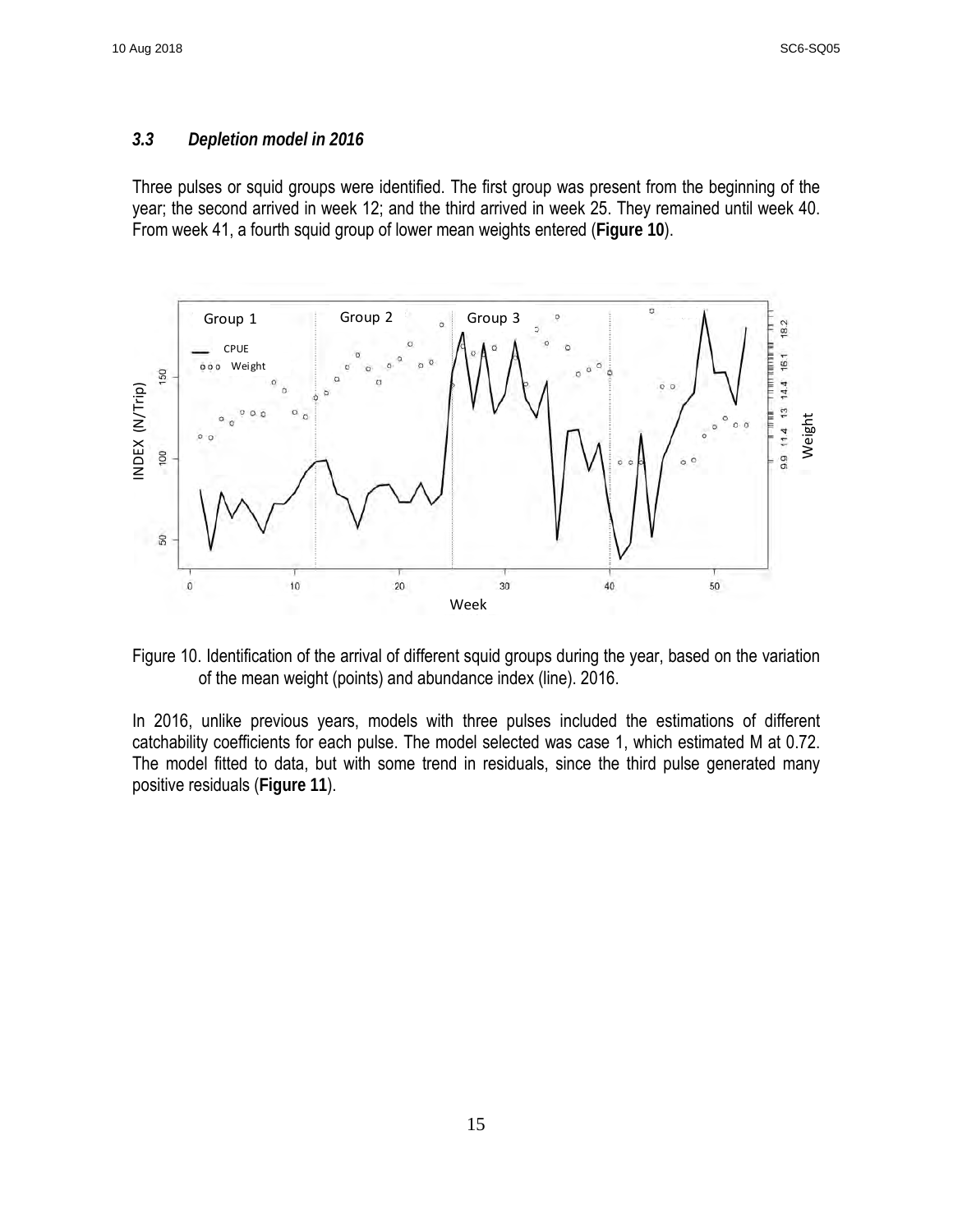

Figure 11. Fits of the depletion model with three groups with different catchability coefficients each. Fit to abundance index (up) and residuals (down). 2016.

Biomass showed a sustained decrease, with minor fluctuations due to the variation of mean weights (**Figure 12**). Abundance of groups 2 and 3 were not statistically different from zero and, therefore, the changes of the CPUE were generated by the changes of catchability.

Potential biomass without fishing showed a decreasing trend during the year; however, catches allowed the escapement of 56% in week 40 (**Figure 13**).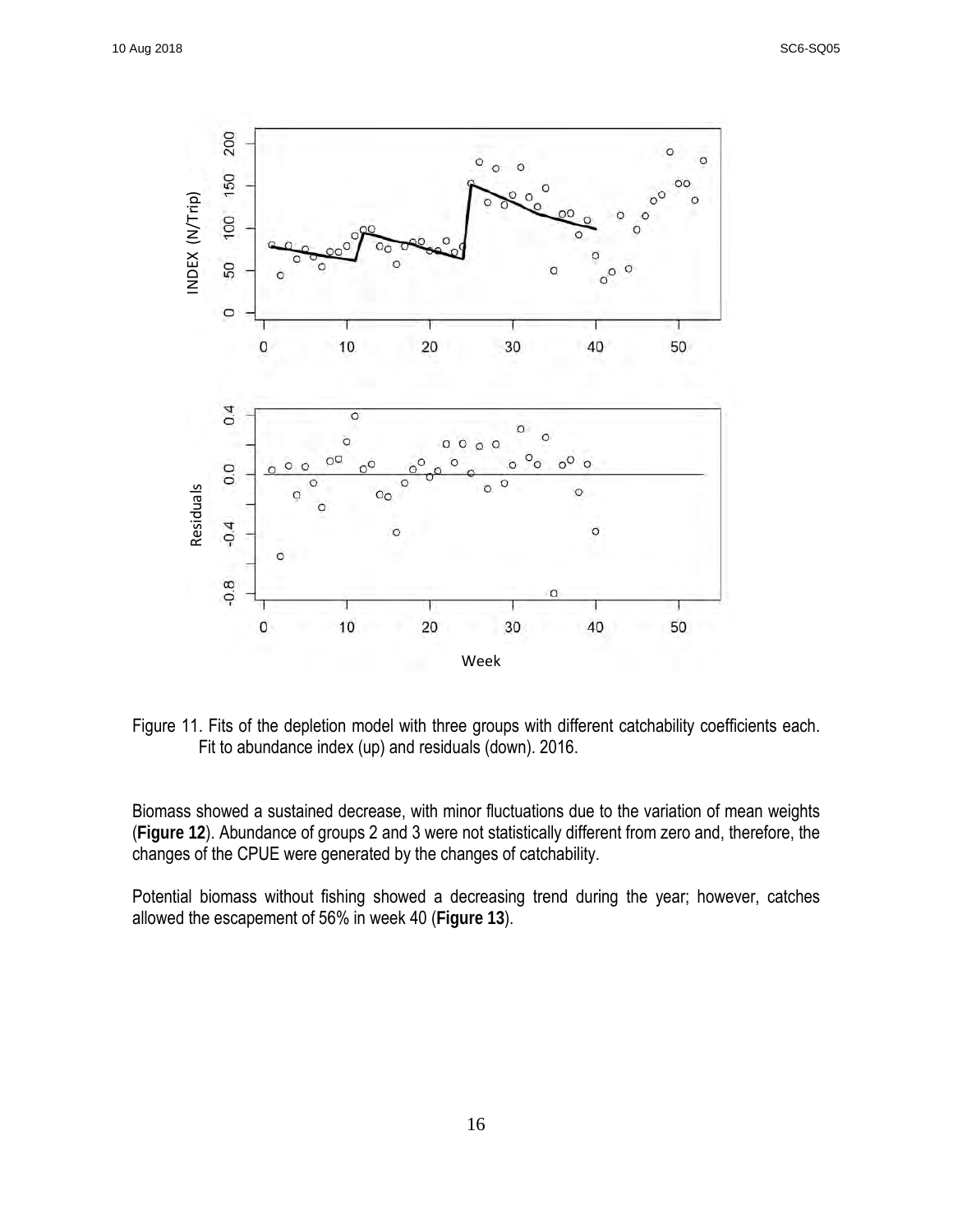

Figure 12. Biomasses, mode with lower and upper limits at 95% of confidence, estimated with the depletion model with three squid groups. 2016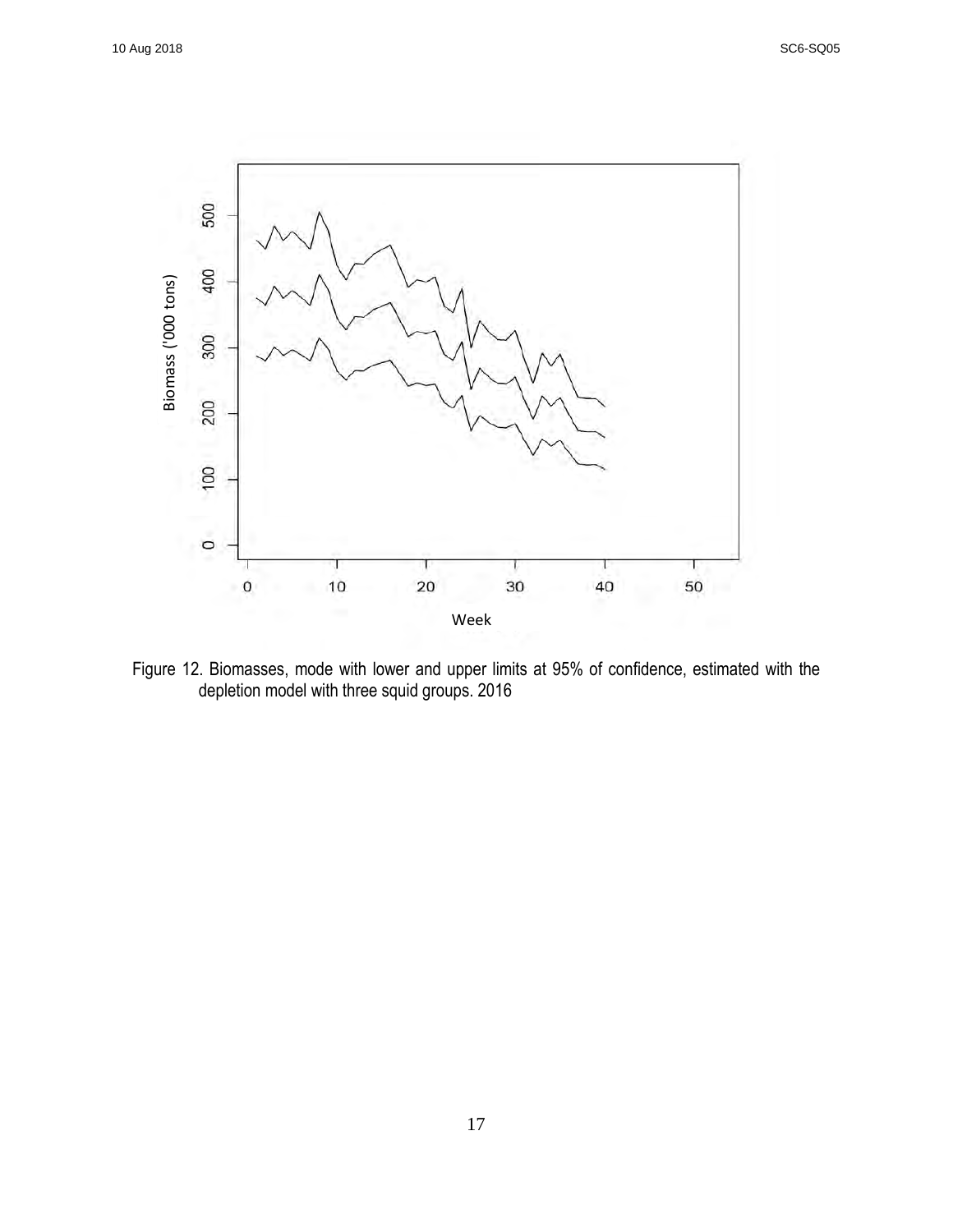

Figure 13. Potential biomass and biomasses with fishing. Depletion model with three pulses. 2016.

#### <span id="page-18-0"></span>4. DISCUSSION.

Analysis of mantle length frequencies and abundance indices (standardized cpue) per week are essential to understand the intra-annual dynamics of squids. Although Zuñiga *et al.* (2008) were able to find seasonal patterns of monthly catches between 2002 and 2005, and to suggest the potential presence of two cohorts per year, their results are biased since they analyzed a very initial two-year period in the development of the squid fishery.

Squid depletion models indicate a high variability on a general pattern that consists of the arrival of squids in November and departure in October next year. This pattern may have variations because of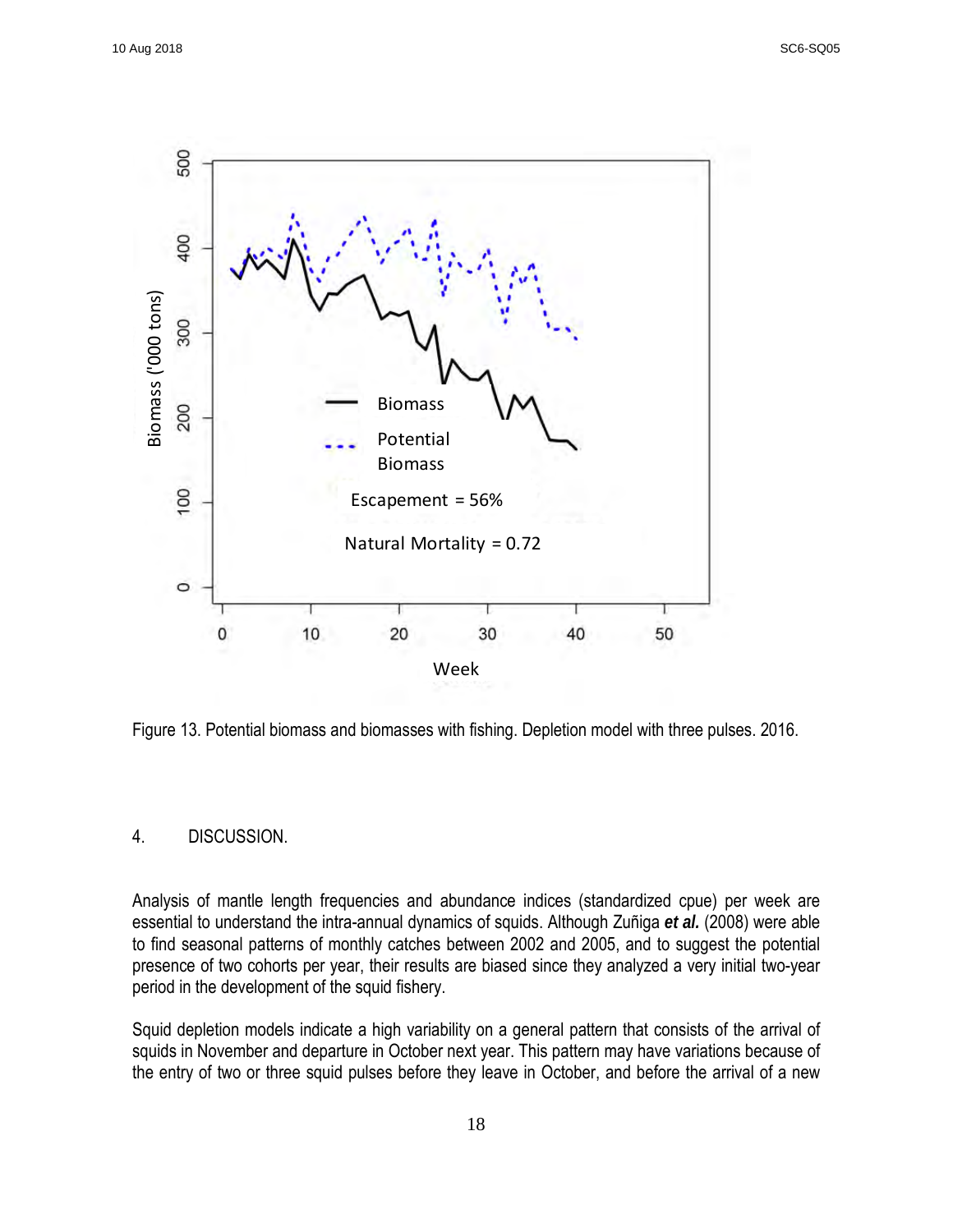group of smaller squids in November. This type of patterns per pulses is very similar to the pattern described by Payá (2007b) for the Falkland Islands-Malvinas squid.

A key element to model depletions is to consider that local depletions or entry of squids from different areas may exist. This is frequent in the case of the Falkland-Islands-Malvinas squid, but so far there is no information detected in squid in Chile. Analyzes conducted by fishing coves and ports covering from 29 to 38°S indicate a clear synchrony in the progression of size structure and the decrease of fishing yields.

The natural mortality, as always, is a key parameter that affects biomass level and therefore the escapement percentages. Since squids have a short life span (1,5 to 2 years), they should have a high mortality (1-1,5 per year); however, when these values were used in the Humboldt squid depletion models, extremely high biomass were estimated. When the prior distribution of M was relaxed and allowed more flexibility to the model to estimate M, its values fluctuated between 0.5 and 0.7. At first sight, these values seem low if a constant natural mortality through the entire life history is considered, but they may be plausible if are only for large squids (>60 cm ML), such as those captured in Chile, and there is not extrapolation to all squid sizes. As in all stock assessment of any resource, natural mortality is a key parameter that is not always well estimated.

The different models indicate that between 2015 and 2016 biomass that made it to escape was higher than the recommended biomass (>40% of the potential biomass at the end of the period). This would only be correct if squids that migrate from the Chilean coast to spawn are concentrated in a place with no fishing, such as the EEZ of the Chilean oceanic islands, but it is highly likely that squids migrate to spawn in Peru, where there is the main known spawning area of squid and where there is commercial fishing. Therefore, it is very difficult to know which the biomass percentage that finally escapes to reproduce is.

On the other hand, in depletion models, the initial biomass depends on the level of recruitment that enters the fishing grounds. In other squid fisheries, such as the Falkland-Islands-Malvinas squid, the recruitment depends on the escapement in biomass from the past fishing season and on the environmental conditions (temperature) during spawning and development of paralarvae and prerecruits. In Chile, recruitments that make it to commercial capture are from large squids (>60 ML), probably the survivors of fishing operations carried out within the SPRFMO area and Peru's EEZ. In conclusion, in order to know the status of the total squid stock and in particular the stock of large squids fished in Chile, it is necessary to include Information from catches conducted within the SPRFMO area and in EEZ of coastal countries.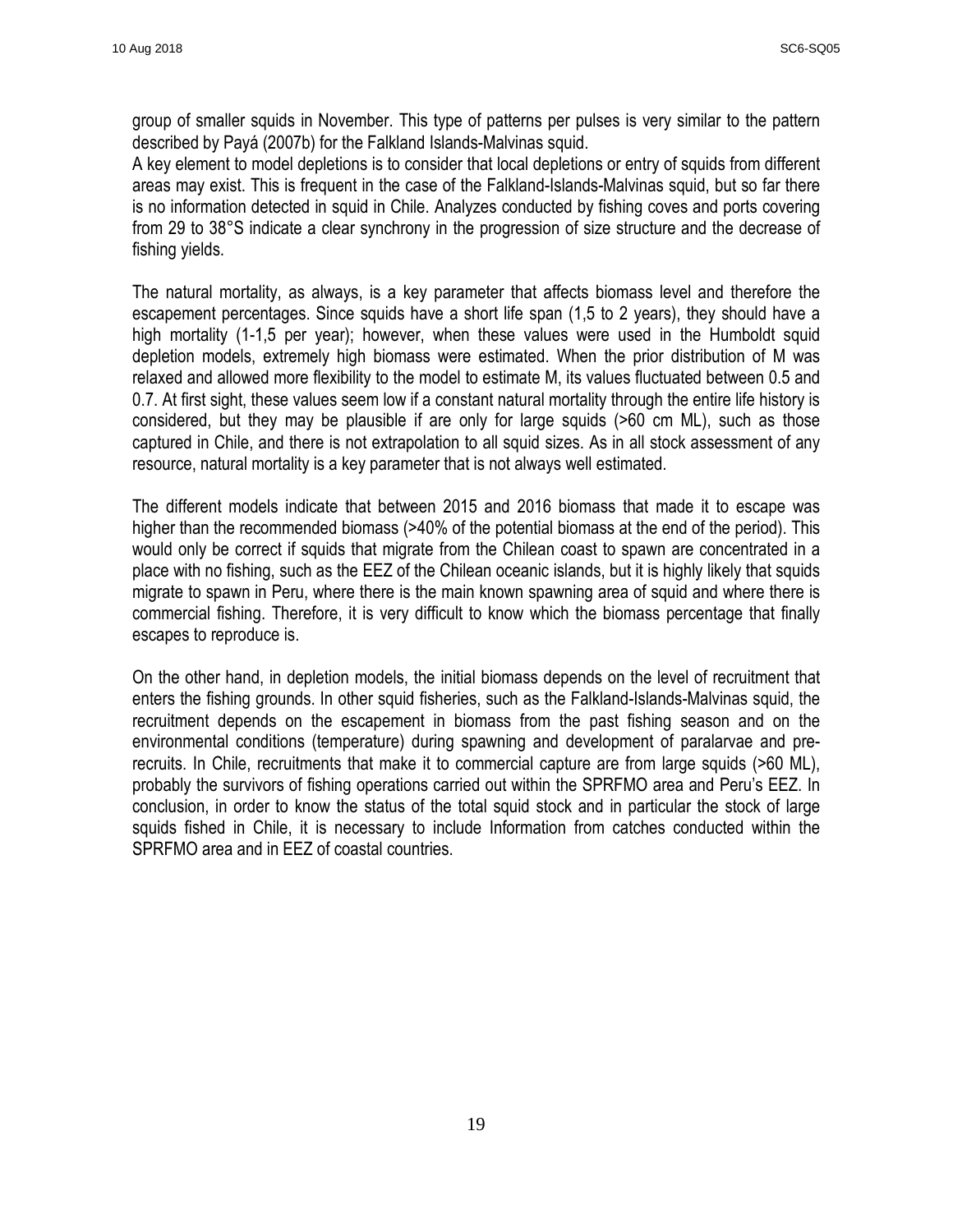#### <span id="page-20-0"></span>5. REFERENCES

- Akaike H. 1973.Information theory and an extension of the maximun likelihood principle. Páginas 267-281. En B.N. Petran y F. Csaaki, Eds. International Symposium on Information Theory, 2nd ed. Acadeemiai Kiadi, Budapest, Hungary.
- Fournier D. A., H.J. Skaug , J. Ancheta , J. Ianelli , A. Magnusson , M.N. Maunder , A. Nielsen y J. Sibert (2012). AD Model Builder: using automatic differentiation for statistical inference of highly parameterized complex nonlinear models, Optimization Methods and Software, 27:2, 233-249, DOI: 10.1080/10556788.2011.597854.
- Nelder J. A. y R. W. M. Wedderburn. 1972. Generalized Linear Models. J. R. Statistic Soc. A. 135, Part 3, p. 370.
- Payá, I. 2007a. Fishery Report *Loligo gahi*, First Season 2007. Fishery Statistics, Biological Trends and Stock Assessment. Technical Document, Falkland Islands Fisheries Department. 36 pp. DOI: 10.13140/RG.2.2.16389.76006.
- Payá, I. 2007b. Spatial management procedures for early closure of the *Loligo gahi* fishery off Falkland Islands based on a precautionary analysis using bootstrapping and Bayesian techniques. ICES CM 2007/ O:30. ICES Annual Science Conference 2007, Helsinki, Finland. 2007.
- Payá I, 2015. Estatus y posibilidades de explotación biológicamente sustentables de los principales recursos pesqueros nacionales al año 2016. Jibia. Informe de Estatus y Cuota. Subsecretaría de Economía - IFOP. 85 pp + 4 Anexos DOI: 10.13140/RG.2.1.4834.9207.
- Payá I, 2016. Estatus y posibilidades de explotación biológicamente sustentables de los principales recursos pesqueros nacionales año 2017. Jibia. Informe 1 de Estatus. Subsecretaría de Economía - IFOP. 95 pp + 4 Anexos. DOI: 10.13140/RG.2.1.1951.3369
- Payá I, 2017. Estatus y posibilidades de explotación biológicamente sustentables de los principales recursos pesqueros nacionales año 2017. Jibia 2017. Informe 1 de Estatus. Subsecretaría de Economía - IFOP. 99 pp + 5 Anexos. DOI: 10.13140/RG.2.2.26341.81128.
- Payá I, L. Caballero, A. Barraza, J. Cavieres, A. Yáñez y R. Tascheri. 2014a. Estatus y posibilidades de explotación biológicamente sustentables de los principales recursos pesqueros nacionales al año 2015. Jibia. Informe de Estatus y Cuota. Subsecretaría de Economía - IFOP. 83 pp.+ 4 Anexos.
- Payá I, L. Caballero, A. Barraza, J. Cavieres, A. Yáñez y R. Tascheri. 2014. Estatus y posibilidades de explotación biológicamente sustentables de los principales recursos pesqueros nacionales al año 2015. Jibia. Informe de Estatus y Cuota. Subsecretaría de Economía - IFOP. 83 pp.+ 4 Anexos.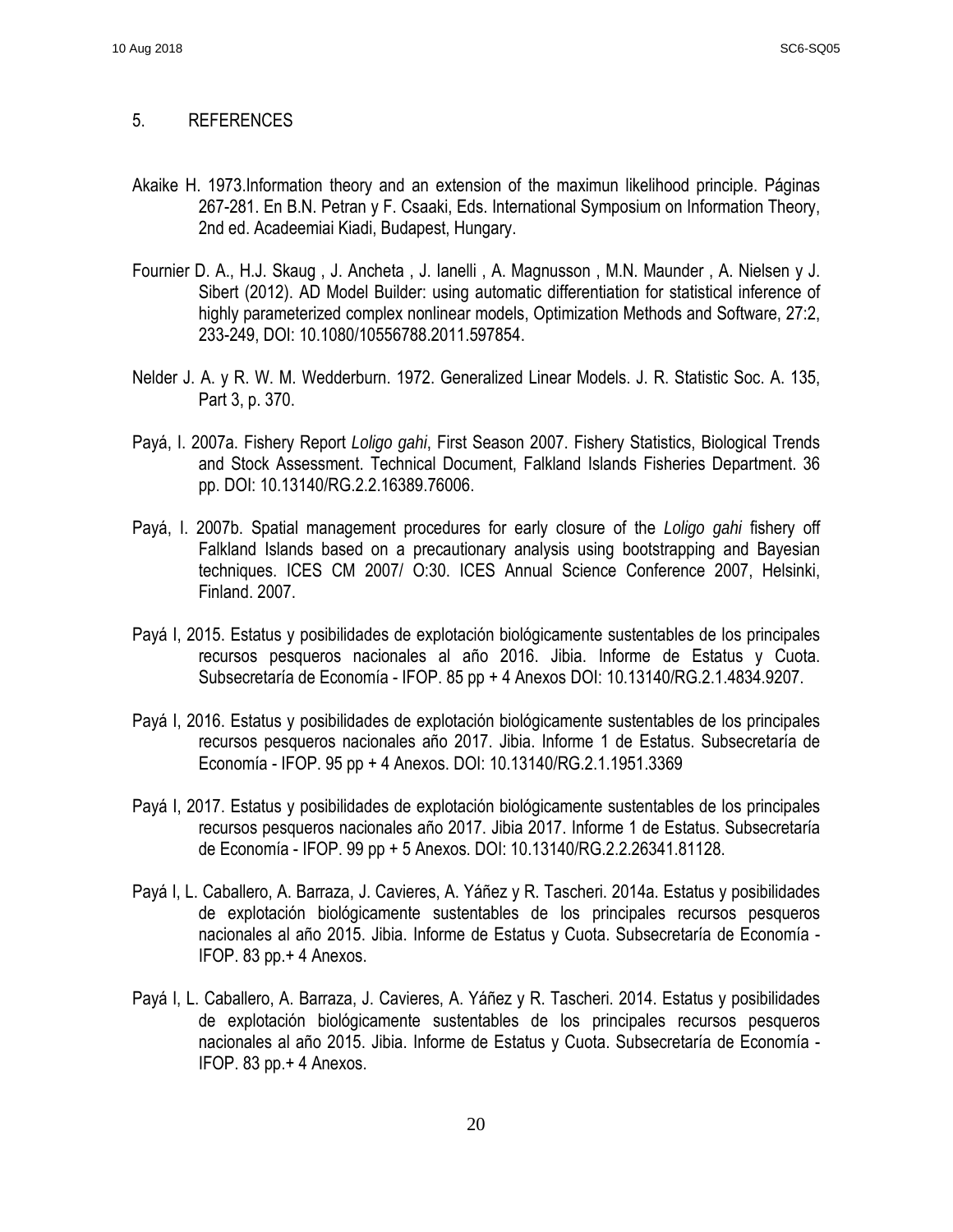- R Development Core Team. 2009. R: A language and environment for statistical computing. R Foundation for Statistical Computing, Vienna, Austria. ISBN 3-900051-07-0, URL [http://www.R-project.org.](http://www.r-project.org/)
- Roa-Ureta, R. 2012. Modelling in-season pulses of recruitment and hyperstability-hyperdepletion in the *Loligo gahi* fishery around the Falkland Islands with generalized depletion models. ICES Journal of Marine Science (2012), 69(8), 1403–1415. doi:10.1093/icesjms/fss110.
- Rosemberg, A.A., Kirkwood, G.P., Combie, J.A., Beddington J.R. 1990. The assessment of stocks of annual squid species. Fisheries Research, 8, 335-350.
- Winter, A. y A. Arkhipkin. 2015. Environmental impacts on recruitment migrations of Patagonian longfin squid (*Doryteuthis gahi*) in the Falkland Islands with reference to stock assessment. Fisheries Research. 172: 85-95.
- Zúñiga, M.J., Cubillos, L.A. & Ibañez, C. 2008. A regular pattern of periodicity in the monthly catch of jumbo squid (Dosidicus gigas) along the Chilean coast (2002-2005). Ciencias Marinas, 34: 91-99.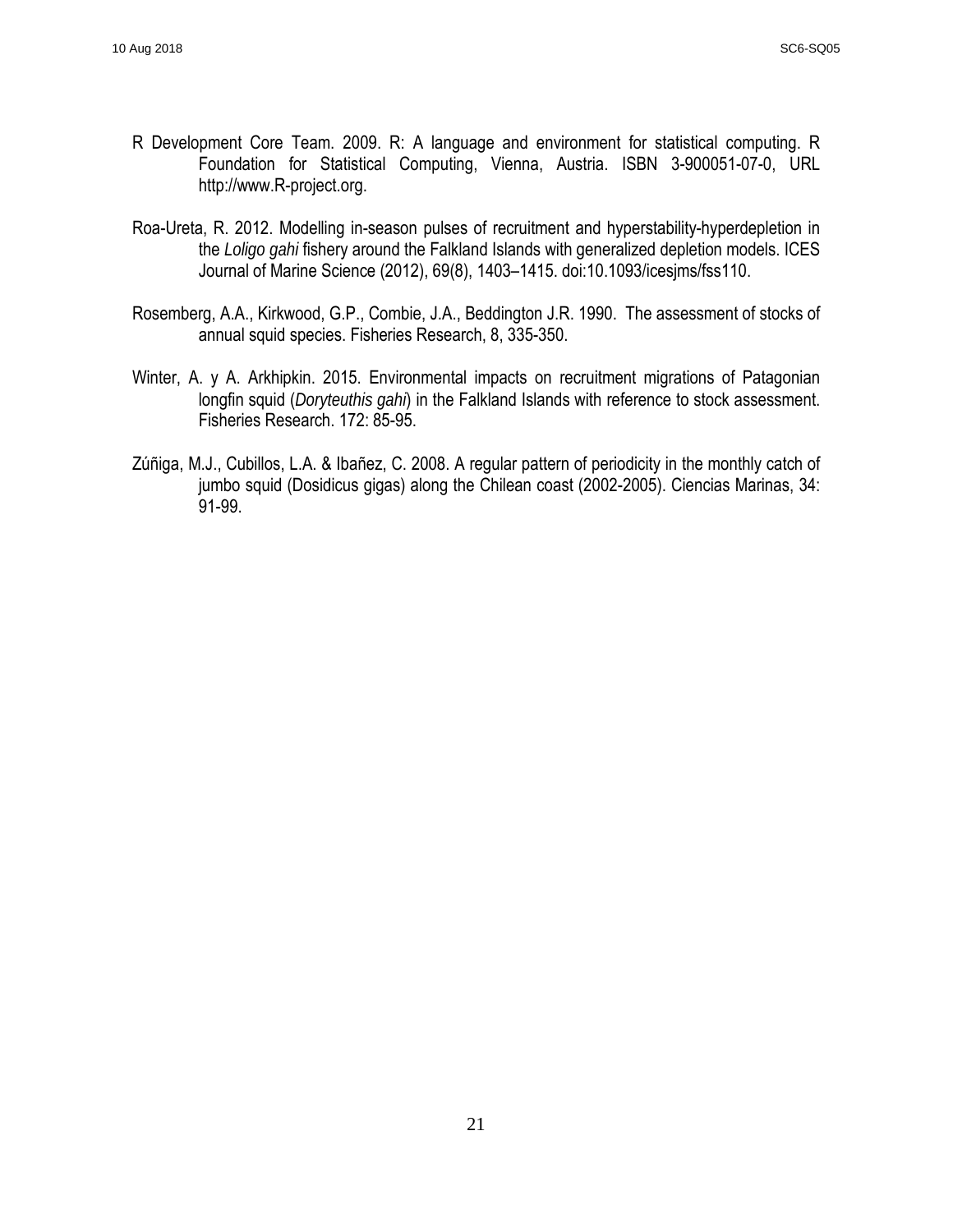## **A N N E X**

ADMB code of CHUSMODEL, **C**hilean **HU**mboldt **S**quid Depletion **Model**.

Ignacio Payá C.

Proper citation:

Payá. I. 2017. Estatus y posibilidades de explotación biológicamente sustentables de los principales recursos pesqueros nacionales al año 2018. Jibia, año 2018. ANEXO III. Código de CHUSMODEL, Chilean HUmboldt Squid Depletion Model. Instituto de Fomento Pesquero.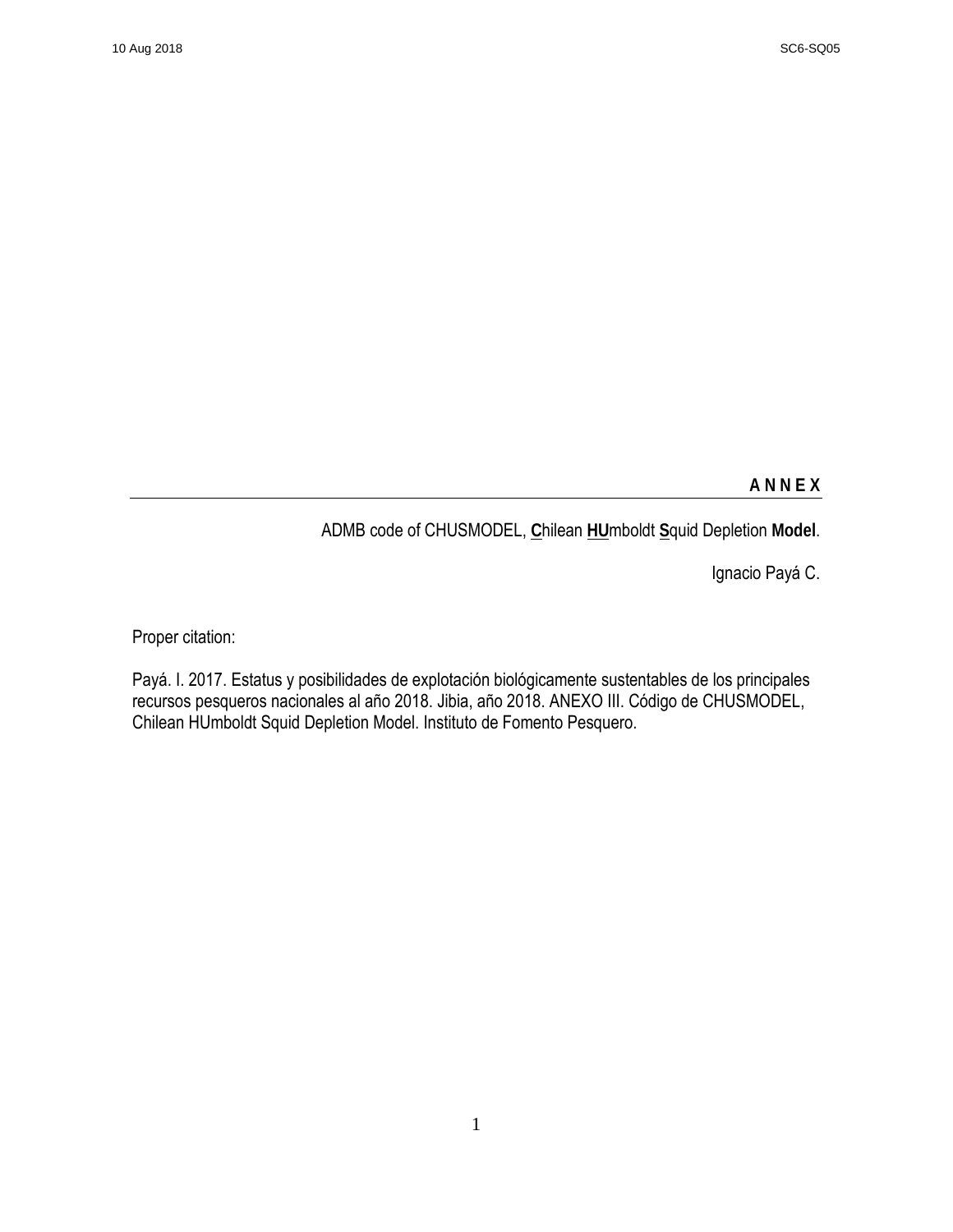| 1              |                                                                                                               |                                |
|----------------|---------------------------------------------------------------------------------------------------------------|--------------------------------|
| $\overline{2}$ | $\mathcal{U}$                                                                                                 | $\mathcal{U}$                  |
| 3              | // Chilean Humboldt Squid depletion Model (CHUSModel)                                                         | $\mathcal{U}$                  |
| 4              | // with 3 grups or cohorts                                                                                    | $\mathcal{U}$                  |
| 5              | $\mathcal{U}$                                                                                                 | $\mathcal{U}$                  |
| 6              | $\frac{1}{2}$ Version 4.0                                                                                     | $\mathcal{U}$                  |
| $\tau$<br>8    | // Ignacio Payá, 2017                                                                                         | $\mathcal{U}$<br>$\mathcal{U}$ |
| 9              | $\mathcal{U}$<br>// Proper citation:                                                                          | $\mathcal{U}$                  |
| 10             |                                                                                                               | $\mathcal{U}$                  |
| 11             | // Payá. I. 2017. Estatus y posibilidades de explotación<br>// biológicamente sustentables de los principales | $\mathcal{U}$                  |
| 12             | // recursos pesqueros nacionales al año 2018. Jibia, año 2018.                                                | $\mathcal{U}$                  |
| 13             | // ANEXO III. Código de CHUSMODEL, Chilean HUmboldt Squid                                                     | 11                             |
| 14             | // Depletion Model. Instituto de Fomento Pesquero.                                                            | $\frac{1}{2}$                  |
| 15             | $\mathcal{U}$                                                                                                 | $\mathcal{U}$                  |
| 16             |                                                                                                               |                                |
| 17             |                                                                                                               |                                |
| 18             |                                                                                                               |                                |
| 19             | GLOBALS_SECTION                                                                                               |                                |
| 20             | const double pi = 3.141592654;                                                                                |                                |
| 21             | #undef reporte                                                                                                |                                |
| 22             | #define reporte(object) report <<"# "#object "\n" << object << endl;                                          |                                |
| 23             |                                                                                                               |                                |
| 24             | TOP_OF_MAIN_SECTION                                                                                           |                                |
| 25             | $armblsize = 50000000;$                                                                                       |                                |
| 26             | gradient_structure::set_GRADSTACK_BUFFER_SIZE(1.e7);                                                          |                                |
| 27             | gradient_structure::set_CMPDIF_BUFFER_SIZE(1.e7);                                                             |                                |
| 28             | gradient_structure::set_MAX_NVAR_OFFSET(5000);                                                                |                                |
| 29             | gradient structure::set NUM DEPENDENT VARIABLES(5000);                                                        |                                |
| 30             |                                                                                                               |                                |
| 31             | <b>DATA SECTION</b>                                                                                           |                                |
| 32             | // Read data file                                                                                             |                                |
| 33             | init_int nc                                                                                                   |                                |
| 34             | init_matrix Mdata(1,nc,1,5) // Semanas t                                                                      |                                |
| 35             | number halfnlog2pi                                                                                            |                                |
| 36             | number nu                                                                                                     |                                |
| 37             | ivector t(1,nc)                                                                                               |                                |
| 38             | vector $Y(1,nc)$                                                                                              |                                |
| 39             | vector $W(1,nc)$                                                                                              |                                |
| 40             | vector $C(1,nc)$                                                                                              |                                |
| 41             | vector $I(1,nc)$                                                                                              |                                |
| 42             | !! ad_comm::change_datafile_name("CHUSMODEL3B.ctl");                                                          |                                |
| 43             | init_int tini                                                                                                 |                                |
| 44             | init_int tini_2                                                                                               |                                |
| 45             | init_int tini_3                                                                                               |                                |
| 46             | init int tfin                                                                                                 |                                |
| 47             | init_number minlogN                                                                                           |                                |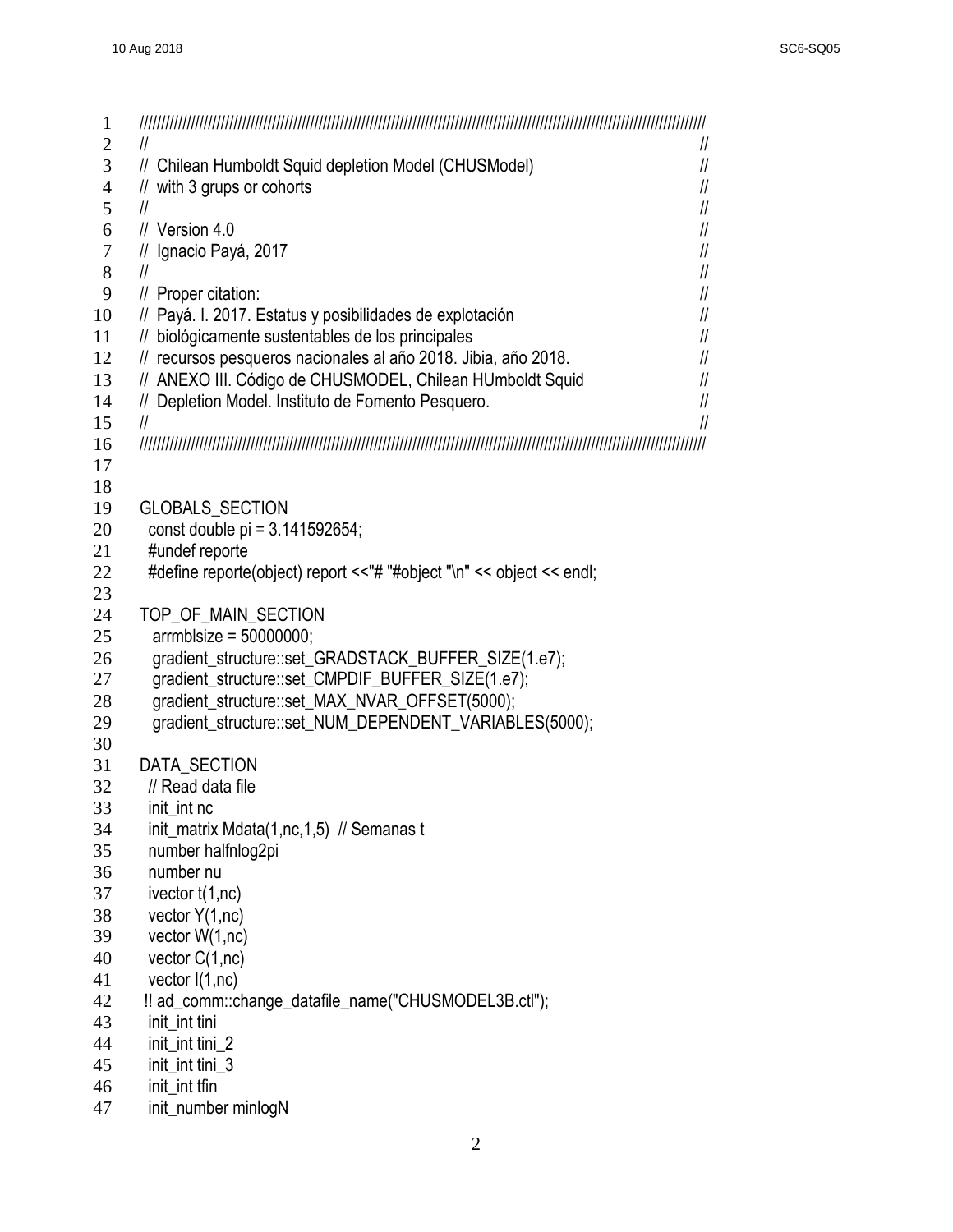- 1 init\_number maxlogN<br>2 init\_number minlogg
- init\_number minlogg
- init\_number maxlogq
- 4 init\_number minlogM<br>5 init\_number maxlogM
- init\_number maxlogM
- 6 init\_int faseN
- init\_int faseq
- 8 init\_int faseM
- init\_number sigmaM
- 10 init\_number sigma
- 11 int neval
- 
- PARAMETER\_SECTION
- // Nini
- 15 init\_bounded\_number logNi(minlogN,maxlogN,faseN)
- init\_bounded\_number logNi\_2(minlogN,maxlogN,faseN)
- 17 init\_bounded\_number logNi\_3(minlogN,maxlogN,faseN)
- init\_bounded\_number logq1(minlogq,maxlogq,faseq)
- init\_bounded\_number logq2(minlogq,maxlogq,faseq)
- init\_bounded\_number logq3(minlogq,maxlogq,faseq)
- 21 init\_bounded\_number logM(minlogM,maxlogM,faseM)
- 22 // Derived
- 23 sdreport\_number Ni
- 24 sdreport\_number Ni\_2
- 25 sdreport number Ni\_3
- sdreport\_number q1
- 27 sdreport\_number q2
- sdreport\_number q3
- sdreport\_number M
- number M\_p
- sdreport\_vector N(1,nc)
- sdreport\_vector B(1,nc)
- vector Bfit(1,nc)
- vector Ifit(1,nc)
- vector logI(1,nc)
- number RSS
- sdreport\_vector Bsp(1,nc)
- vector Nsp(1,nc)
- 39 sdreport\_number PorBioSobre
- number likeprior
- number likedata
- 
- // Objfun
- objective\_function\_value f
- 
- PRELIMINARY\_CALCS\_SECTION
- // Data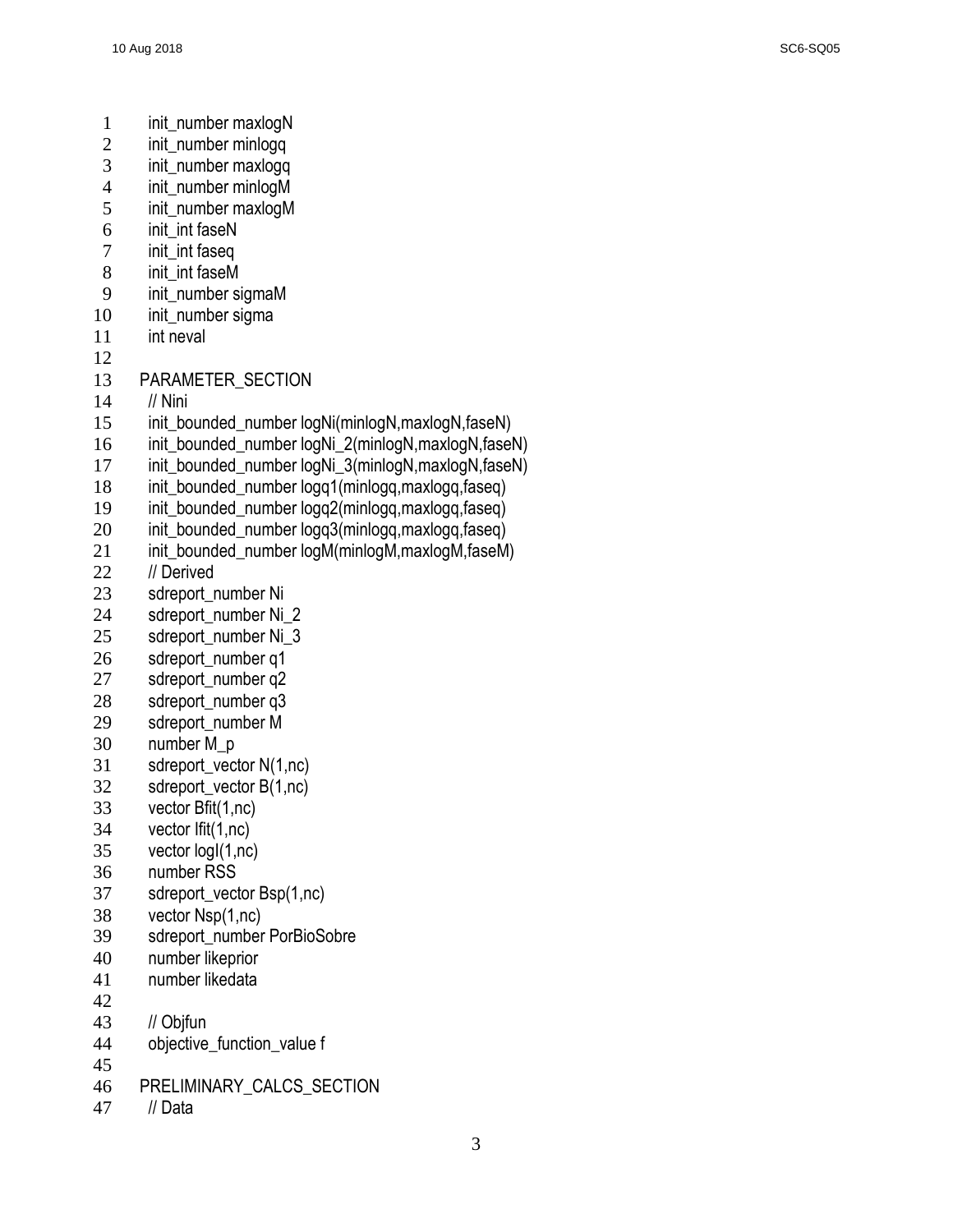```
1 t= (ivector)column(Mdata, 1);
 2 Y= column(Mdata,2);
 3 W= column(Mdata,3);
 4 C = \text{column}(\text{Mdata}, 4);<br>
5 = \text{column}(\text{Mdata}, 5);I= column(Mdata,5);
 6 neval=0;
 7 M_p=mfexp(logM); 
 8 
 9 PROCEDURE SECTION
10 get_fit();
11 prior();
12 get_neglogL(); 
13 
14 FUNCTION get_fit
15 RSS.initialize();Ni.initialize();q1.initialize();q2.initialize();q3.initialize();
16 Ni = mfexp(logNi);
17 Ni_2 = mfexp(logNi_2);
18 Ni_3 = mfexp(logNi_3);
19 q1 = mfexp(logq1);20 \text{ q2} = \text{mfexp}(\text{logq2});21 \qquad q3 = mfexp(logq3);22 M=mfexp(logM); 
23 nu=0; N=0; B=0;Bsp=0;
24 for(int t=tini; t <= tfin; t++\}{
25 if (t=tini)26 N(t)=Ni;
27 Nsp(t)=Ni;
28 B(t)=N(t)*W(t);
29 Bsp(t)=B(t);
30 } 
31 else
32 { 
33 if (t=tini_2)34 N(t) = (( (Ni_2+N(t-1))*exp(-M/52/2))-C(t-1)) *exp(-M/52/2) ;
35 Nsp(t) = (Ni_2+Nsp(t-1)) * exp(-M/52);
36 } 
37 else{ 
38 
39 if (t=1ini 3)\{40 N(t) = ((Ni_3+N(t-1))^*exp(-M/52/2)) - C(t-1)) * exp(-M/52/2);
41 Nsp(t) = (Ni_3 + Nsp(t-1)) * exp(-M/52);
42 } 
43 else{ 
44 N(t) = ((N(t-1)*exp(-M/52/2)) - C(t-1))*exp(-M/52/2);
45 Nsp(t) = Nsp(t-1)*exp(-M/52);
\begin{array}{cc} 46 & & \phantom{0} \\ 47 & & \phantom{0} \end{array}47 }
```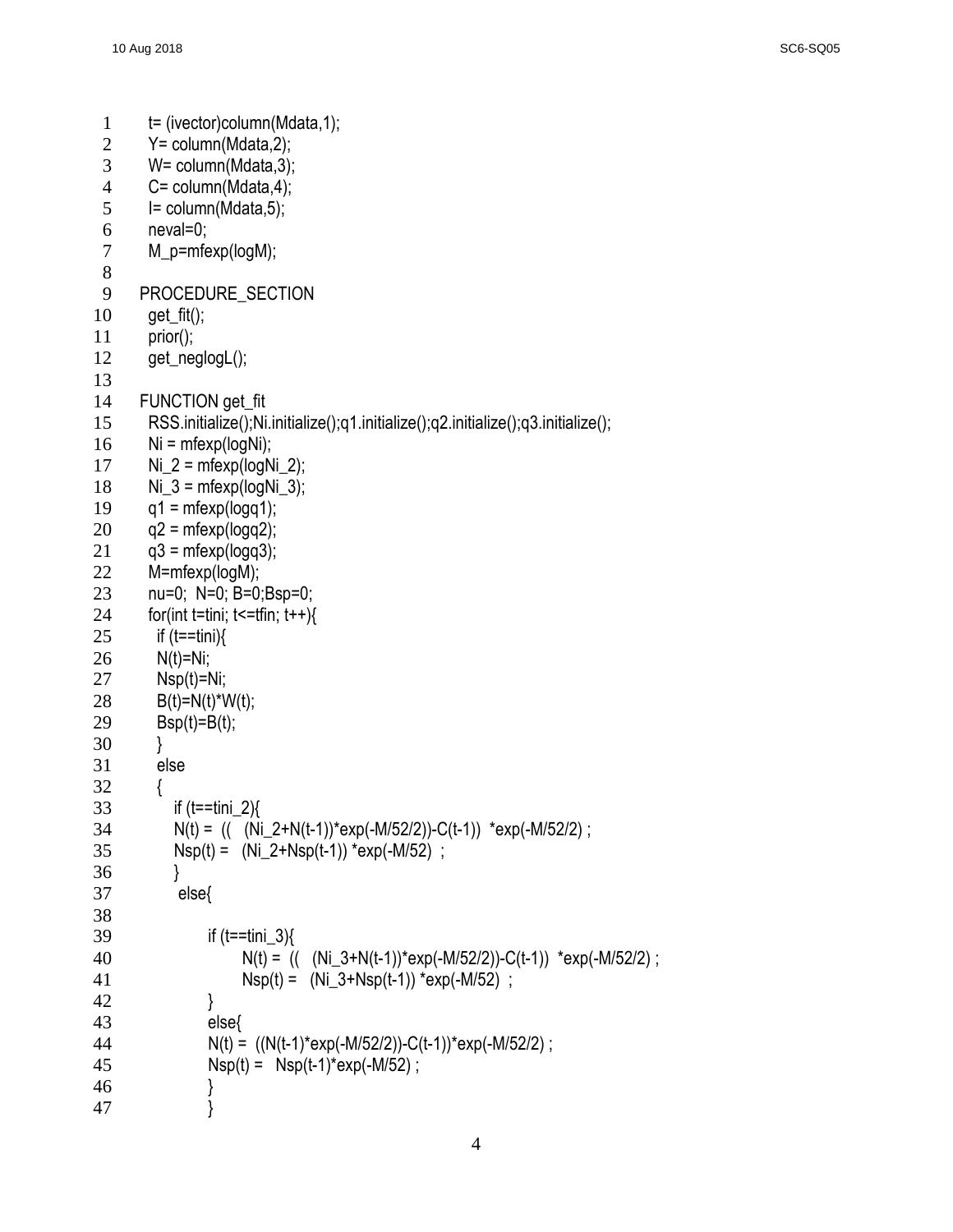```
1 B(t)=N(t)^*W(t);2 Bsp(t)=Nsp(t)*W(t);3 } 
 4 if (N(t)<0.0) {N(t)=0.00001;}
 5 if (Nsp(t)<0.0) {Nsp(t)=0.00001;}}
 6<br>7
       for(int t=tini; t\le=tfin; t++){
 8 if (l(t) > 0)9 nu=nu+1; 
10 log(t) = log(t(t) + 0.0000001);
11 if(t < tini 2)\{12 If If(t) = q1^*N(t);13 else if(t < tini 3)\{14 If it(t) = q2^*N(t);15 else{lfit(t) = q3*N(t);}
16 } 
17 RSS +=square( logI(t) - log(Ifit(t)+0.0000001));}
18 
19 PorBioSobre=B(tfin)/Bsp(tfin)*100;
20 
21 if ( last_phase() ) neval+=1;
22 else neval=-2.; 
23 
24 FUNCTION prior
25 if (faseM>0) likeprior= 0.5*log(2*pi) + log(sigmaM) + square(log(M_p)-logM)/(2*square(sigmaM));
26 else likeprior=0;
27 
28 FUNCTION get_neglogL
29 likedata = 0.5*nu*log(2*pi) + nu*log(sigma) + RSS/(2*square(sigma));
30 \qquad f = likedata + likeprior;
31 
32 REPORT_SECTION 
33 report << "##----------------------------------------------------------------" << endl;
34 report << "## Chilean Humboldt Squid Depletion Model (CHUSModel)" << endl;
35 report << "## Ignacio Payá, 2017 " << endl;
36 report << "## version 4.0" << endl;
37 report << "## Three groups " << endl;
38 report << "## " << endl;
39 report << "## Citar como (Proper citation)" << endl; 
40 report << "## " << endl;
41 report << "## Payá. I. 2017. Estatus y posibilidades de explotación" << endl; 
42 report << "## biológicamente sustentables de los principales " << endl;
43 report << "## recursos pesqueros nacionales al año 2018. Jibia, año 2018. " << endl;
44 report << "## ANEXO III. Código de CHUSMODEL, Chilean HUmboldt Squid " << endl;
45 report << "## Depletion Model. Instituto de Fomento Pesquero. " << endl;
46 report << "##----------------------------------------------------------------" << endl;
47 report << " " << endl;
```